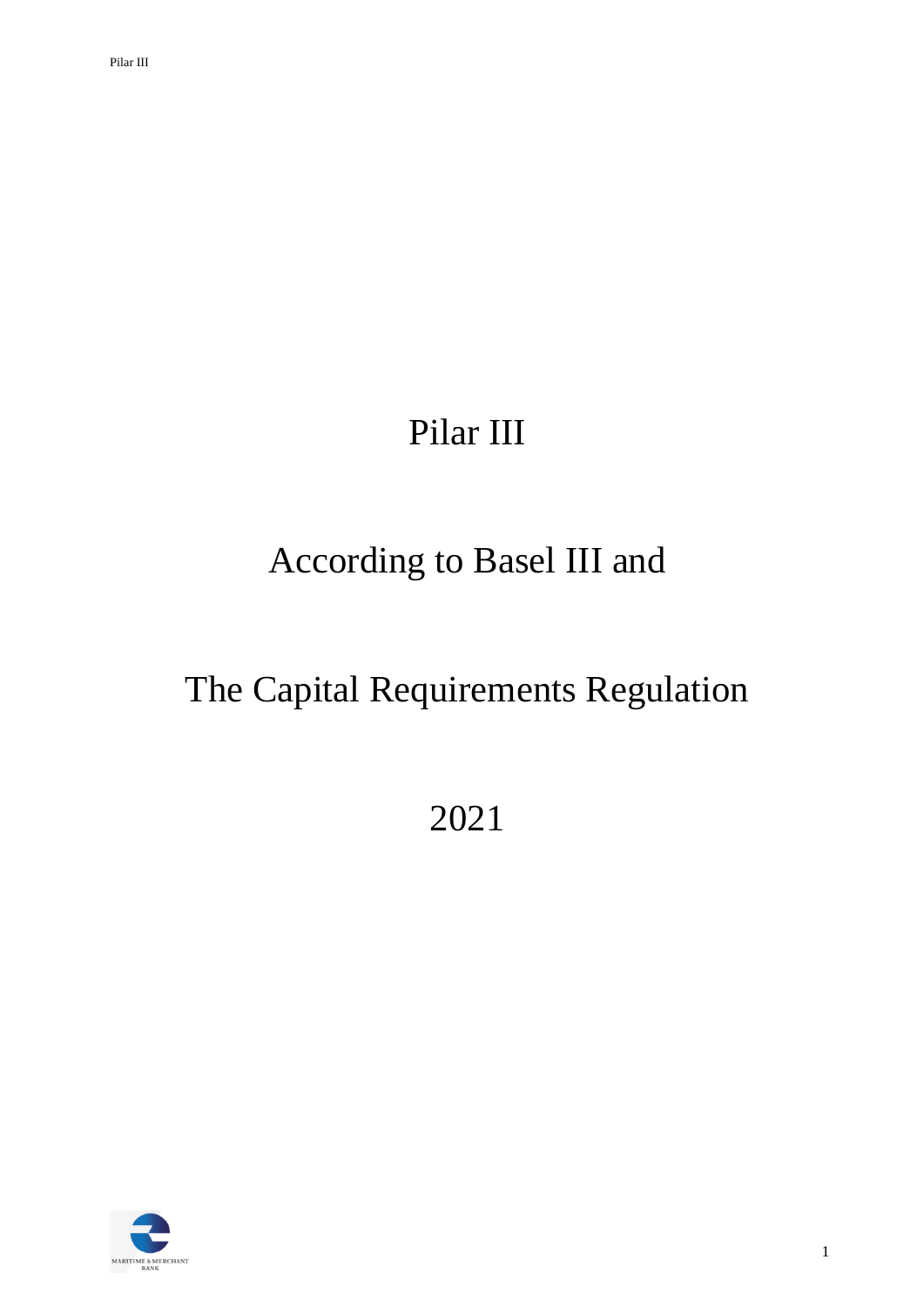| <b>INTRODUCTION</b>                         | 3                       |
|---------------------------------------------|-------------------------|
|                                             |                         |
| <b>CAPITAL REQUIREMENTS</b><br>$\mathbf{2}$ | 4                       |
| 2.1 COMMON EQUITY TIER 1 (CET 1)            | $\overline{\mathbf{4}}$ |
| <b>LEVERAGE RATIO</b><br>2.2                | 5                       |
| <b>BUFFER REQUIREMENTS</b><br>2.3           | 5                       |
|                                             |                         |
|                                             |                         |
| <b>RISK ANALYSIS</b><br>$\mathbf{3}$        | 6                       |
| 3.1 STATUS                                  | 6                       |
| IT<br>3.2                                   | 7                       |
| <b>CREDIT RISK</b><br><b>3.3</b>            | 8                       |
| 3.3.1<br><b>LOSS ALLOWANCE</b>              | 9                       |
| 3.3.2 CALCULATION BASIS FOR COMPANIES       | 15                      |
| 3.3.3 CREDIT MANAGEMENT AND CONTROL         | 15                      |
| 3.3.4 CONCENTRATION RISK STRESS TEST        | 15                      |
| 3.4 ESG                                     | 16                      |
| <b>INTEREST RATE RISK</b><br>3.5            | 16                      |
| <b>CURRENCY RISK</b><br>3.6                 | 17                      |
| <b>CVA RISK</b><br>3.7                      | 18                      |
| <b>3.8 LIQUIDITY RISK</b>                   | 18                      |

| <b>3.9 OPERATIONAL RISK</b> |  |
|-----------------------------|--|

| RISK MANAGEMENT IN MARITIME & MERCHANT BANK | 19 |
|---------------------------------------------|----|
| 4.1<br>CORPORATE GOVERNANCE                 | 19 |
| 4.1.1 MANAGEMENT PRINCIPLES                 | 20 |
| 4.1.2 RISK LIMITS - RISK APPETITE           | 20 |
| 4.1.3 GOVERNING POLICIES                    | 21 |
| 4.1.4 FUNCTION POLICIES                     | 21 |
| 4.1.5 WORK PROCESSES AND PROCEDURES         | 21 |
| 4.1.6 KEY CONTROLS                          | 21 |
|                                             |    |
|                                             |    |
| <b>ATTACHMENTS</b>                          | 22 |

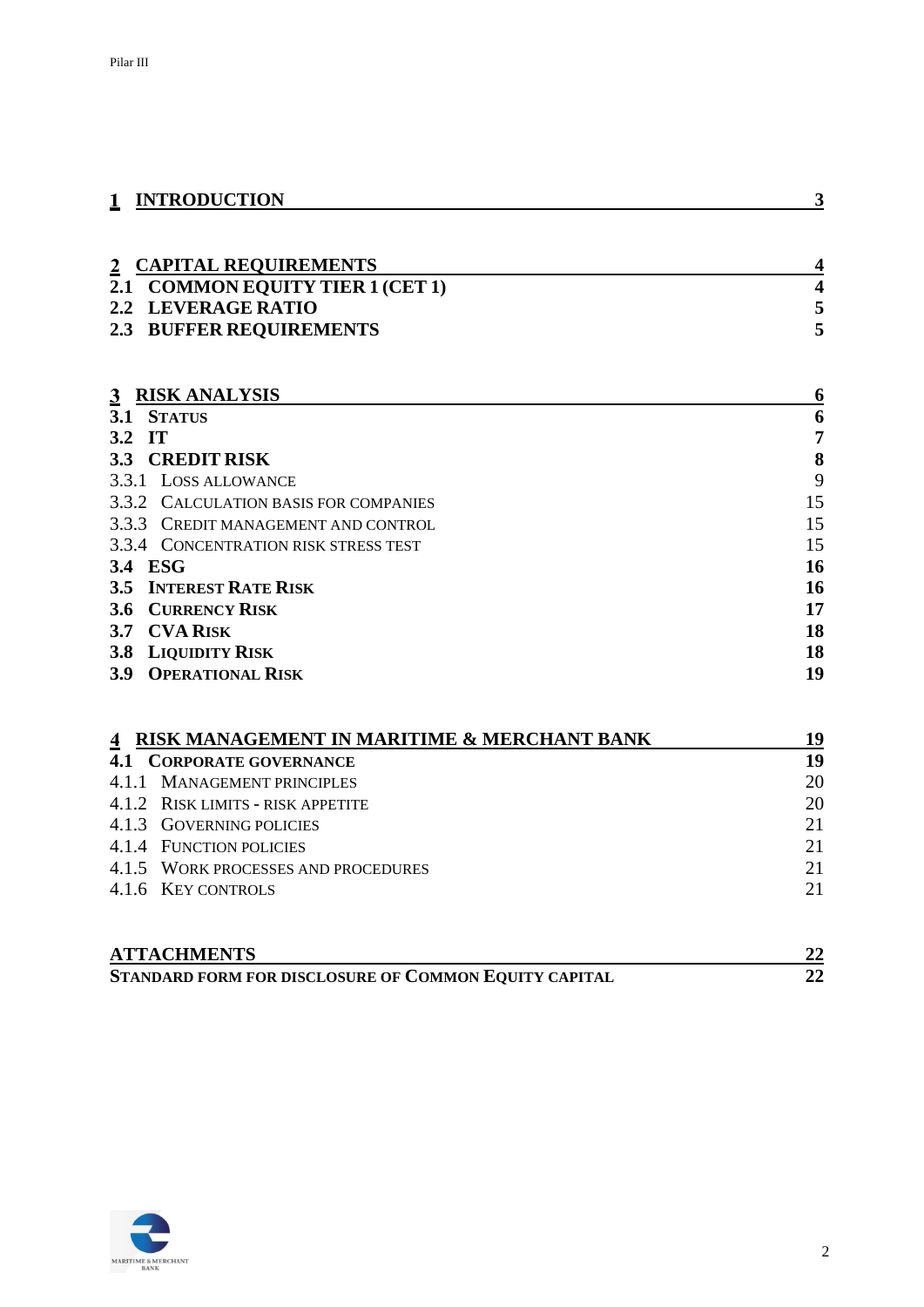#### <span id="page-2-0"></span> $1$ **INTRODUCTION**

This document describes the risk and capital management of Maritime & Merchant Bank ASA ("the Bank").

The document thus covers the requirements set out in the capital regulation on the disclosure of financial information (Pilar III) under the Basel III regulations and the Regulations for Capital Requirements part IX.

All numbers and calculations shown in the document are based on numbers per. 31.12.2021.

The Bank also conducts a minimum annual analysis of the capital requirement in relation to risk levels and the Bank's capital situation (the Bank's ICAAP and Pilar II ratings). This document is updated according to the reviews made there.

The Bank uses the standard method for calculating capital requirements for credit risk. This implies that officiall and standardized risk weights are used to calculate the capital requirement.

For the calculation of capital requirements for operational risk, the basic method is used, which implies that the capital requirement is calculated in relation to income for the last 3 years (Maritime & Merchant Bank uses revenues for 2019, 2020 and 2021). The Bank does not have a trading portfolio and therefore does not allocate capital requirements for market risk in relation to this.

The purpose of having systems, routines and documentation in relation to the Bank's risk profile and capital management is to create certainty that the Bank has adequate capital to cover the risk associated with its business. This helps to ensure that the Bank has a continuous process for assessing overall capital requirements in relation to the Bank's risk profile at any given time. It must be stressed that this is a process that includes all of the Bank's business and that it is the Board of Directors that sets the conditions for this work. The purpose is also to help ensure that this can help the Bank refine and improve its risk management. This is done via the ongoing processes that take place in the Bank in connection with this and also through periodic audits.

The systems, routines and documentation associated with risk assessment and control cover the entire Bank. No areas are omitted. The guidelines and routines for managing and controlling risk in the Bank cover the following risks:

- Credit, concentration and counterparty risk
- Liquidity risk
- Market risk
- Interest rate risk
- Operational risk (including IT, AML, GDPR and New Products)
- Strategic risk
- ESG risk

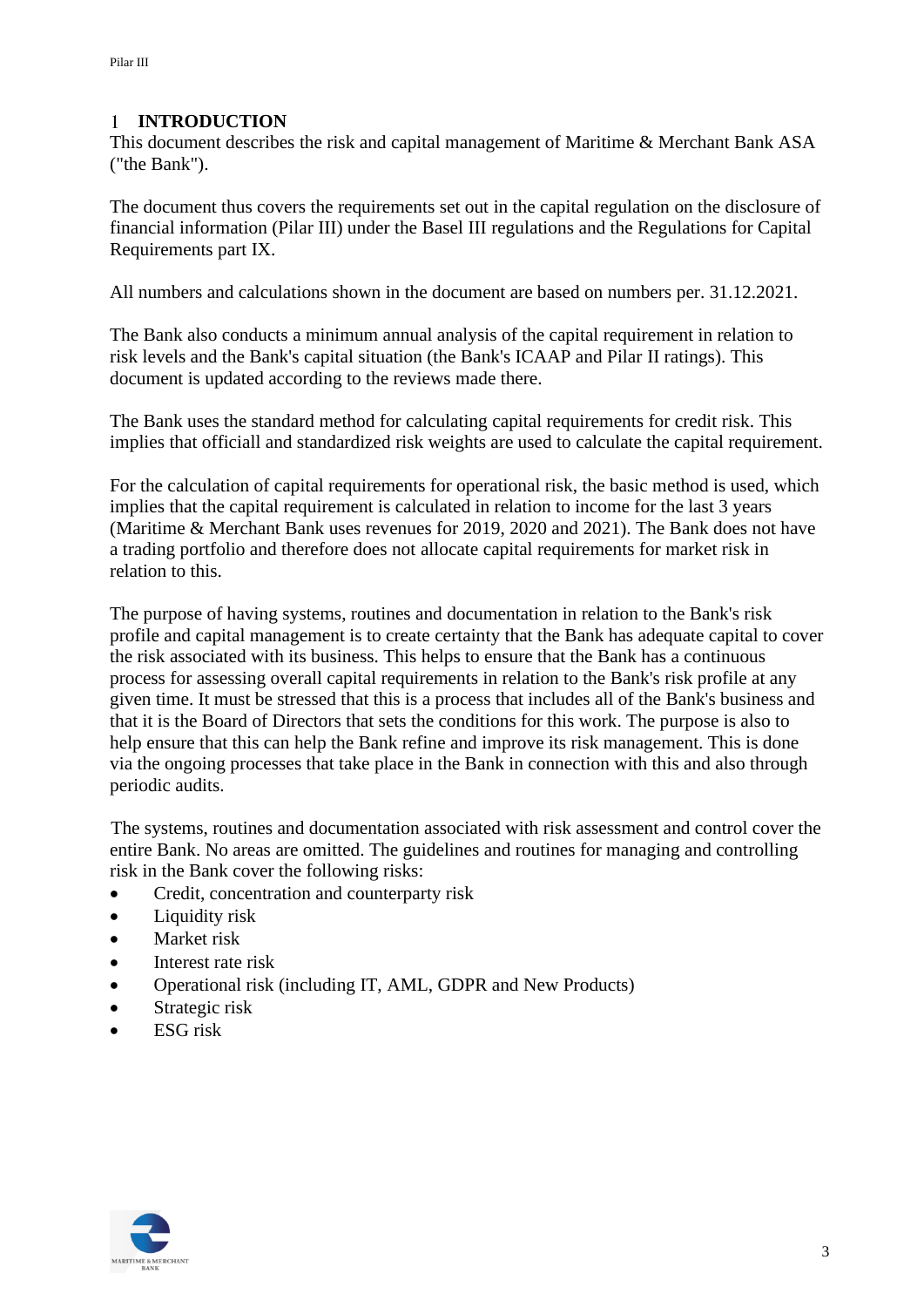## <span id="page-3-0"></span>**CAPITAL REQUIREMENTS**

The Bank's Risk Policy provides a general description of the types of risk the Bank faces and how the Bank should act in relation to these. This is described in the Bank's Risk Policy.

The Bank must at all times maintain control over the risks it faces. In cases where the risk is greater than what is acceptable in relation to our policy, measures must immediately be taken to reduce the risk.

Different risks within the various areas will have different probabilities of occurring and different consequences for the Bank. The emphasis must be to focusing on the risks with the greatest consequences.

Banking entails systematic risk taking versus risk pricing. This means that the risk must not be so high that it threatens the existence of the Bank, while at the same time it must not be so low that it threatens the Bank's earnings. The Bank accepts a moderate risk for its total business.

### <span id="page-3-1"></span>**2.1 COMMON EQUITY TIER 1 (CET 1)**

Below is an overview of the Bank's capital and minimum capital requirement regarding Pilar I calculated using the standard method regarding credit risk method and the basic method regarding operational risk. The Bank's capital base consists only of Common Equity Tier 1 (CET 1) capital.

| <b>Amounts in 1 000 USD</b>                   | <b>Calculation</b> | <b>Risk Weight</b> | <b>Balance</b> |
|-----------------------------------------------|--------------------|--------------------|----------------|
|                                               | <b>Basis</b>       |                    |                |
|                                               |                    |                    |                |
| Share capital                                 | 9 7 0 9            |                    | 9 7 0 9        |
| Other reserves                                | 107 228            |                    | 107 228        |
| - Dividend                                    | $-1528$            |                    | $-1528$        |
| - Deferred tax assets and intangible assets   | $-310$             |                    | $-310$         |
| - This year's result                          |                    |                    |                |
| Adjustments to CET1 due to prudential filters | $-136$             |                    | $-136$         |
| <b>Common Equity Tier 1 (CET 1)</b>           | 114 963            |                    | 114 963        |
| <b>Credit Risks</b>                           |                    |                    |                |
| + Bank of Norway                              |                    | 0%                 | 7832           |
| + Local and regional authorities              |                    | $0\%$              | 15 127         |
| $+$ Institutions                              | 17893              | 20%                | 89 4 66        |
| $+$ Companies                                 | 313 960            | 100%               | 313 960        |
| Covered bonds                                 | 11 378             | 10%                | 113783         |
| + Shares                                      | 112                | 100%               | 112            |
| Other assets                                  | 692                | 100%               | 692            |
| <b>Total Credit risks</b>                     | 344 035            |                    | 540 973        |
| + Operational risk                            | 30 545             |                    |                |
| Counterparty risk derivatives (CVA-risk)      | 1867               |                    |                |
| <b>Total calculation basis</b>                | 376 447            |                    |                |
| <b>Capital Adequacy</b>                       |                    |                    |                |
| <b>Common Equity Tier 1 %</b>                 | 30.54%             |                    |                |
| Total capital %                               | 30.54%             |                    |                |

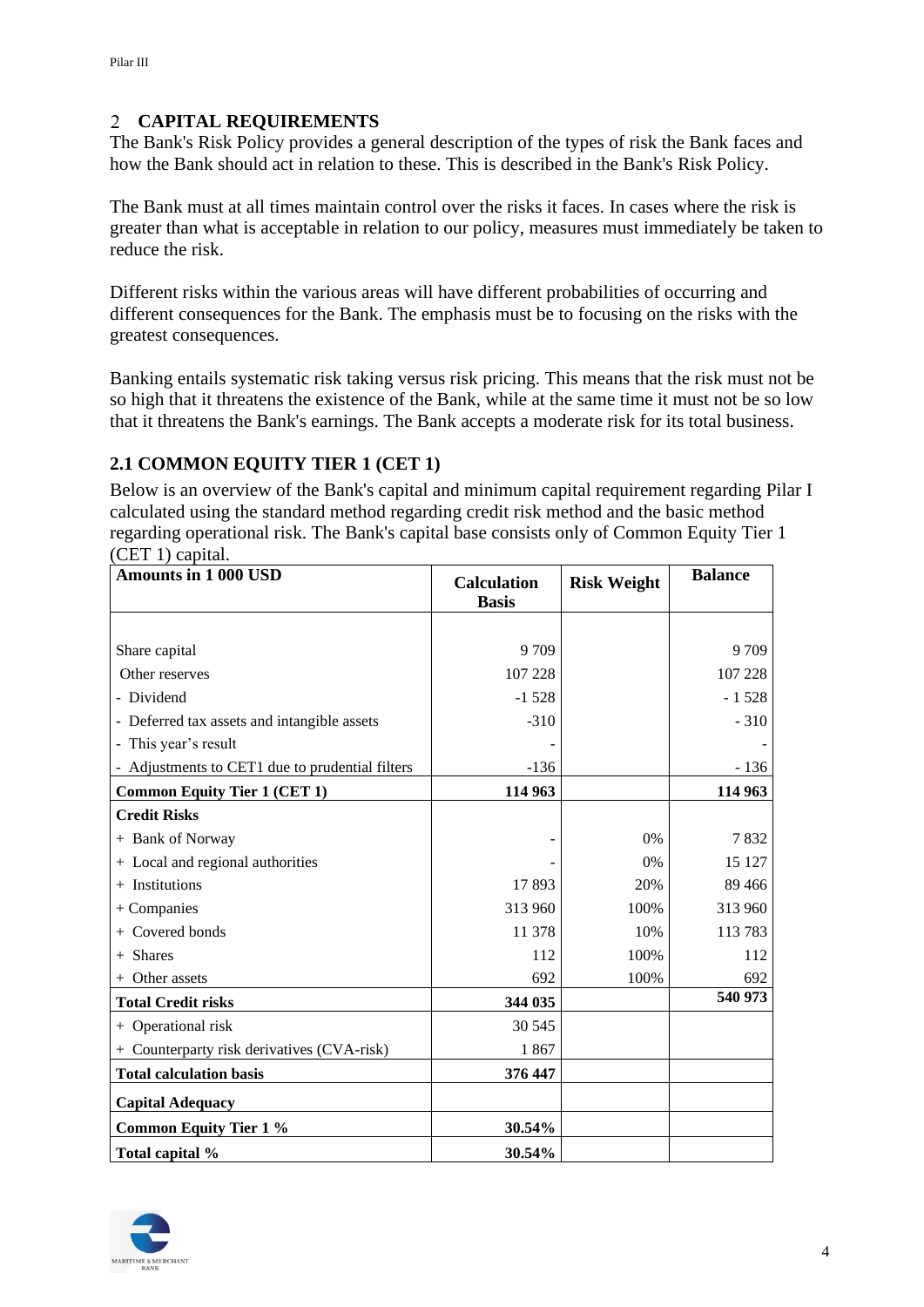### <span id="page-4-0"></span>**2.2 LEVERAGE RATIO**

Maritime & Merchant Bank's capital target for the leverage ratio is 10.00%.

The requirement from The Financial Supervisory Authority of Norway is 5% leverage ratio  $(3\% + 2\%)$ .

The leverage ratio for Maritime & Merchant Bank was 19.71 % on 31.12.2021.

# <span id="page-4-1"></span>**2.3 BUFFER REQUIREMENTS**

Maritime & Merchant Bank's **Countercyclical buffer** is calculated like this:

| <b>Exposure to customers by</b> |             | <b>Country-specific</b> | <b>Capital requirements</b> |               |
|---------------------------------|-------------|-------------------------|-----------------------------|---------------|
| geographical location (1)       | <b>USD</b>  | buffer                  | <b>USD</b>                  | $\frac{0}{0}$ |
| Norway                          | 122 457 627 | 1,00 %                  | 1 224 576                   | 1,00 %        |
| Germany                         | 73 253 712  | 0,00%                   | -                           | 0,00%         |
| United Kingdom                  | 13 446 032  | 0,00%                   | -                           | 0,00%         |
| Singapore                       | 39 484 691  | 0,00%                   | -                           | 0,00%         |
| Other countries                 | 65 318 242  | 1,00 %                  | 653 182                     | 1,00 %        |
| Other Assets and shares         | 803 648     | 1,00 %                  | 8 0 3 6                     | 1,00 %        |
| <b>Total</b>                    | 314 763 953 |                         | 1885795                     | 0.60%         |

*(1) Exposure = Lending to customers + Committed loans - Cash collateral*

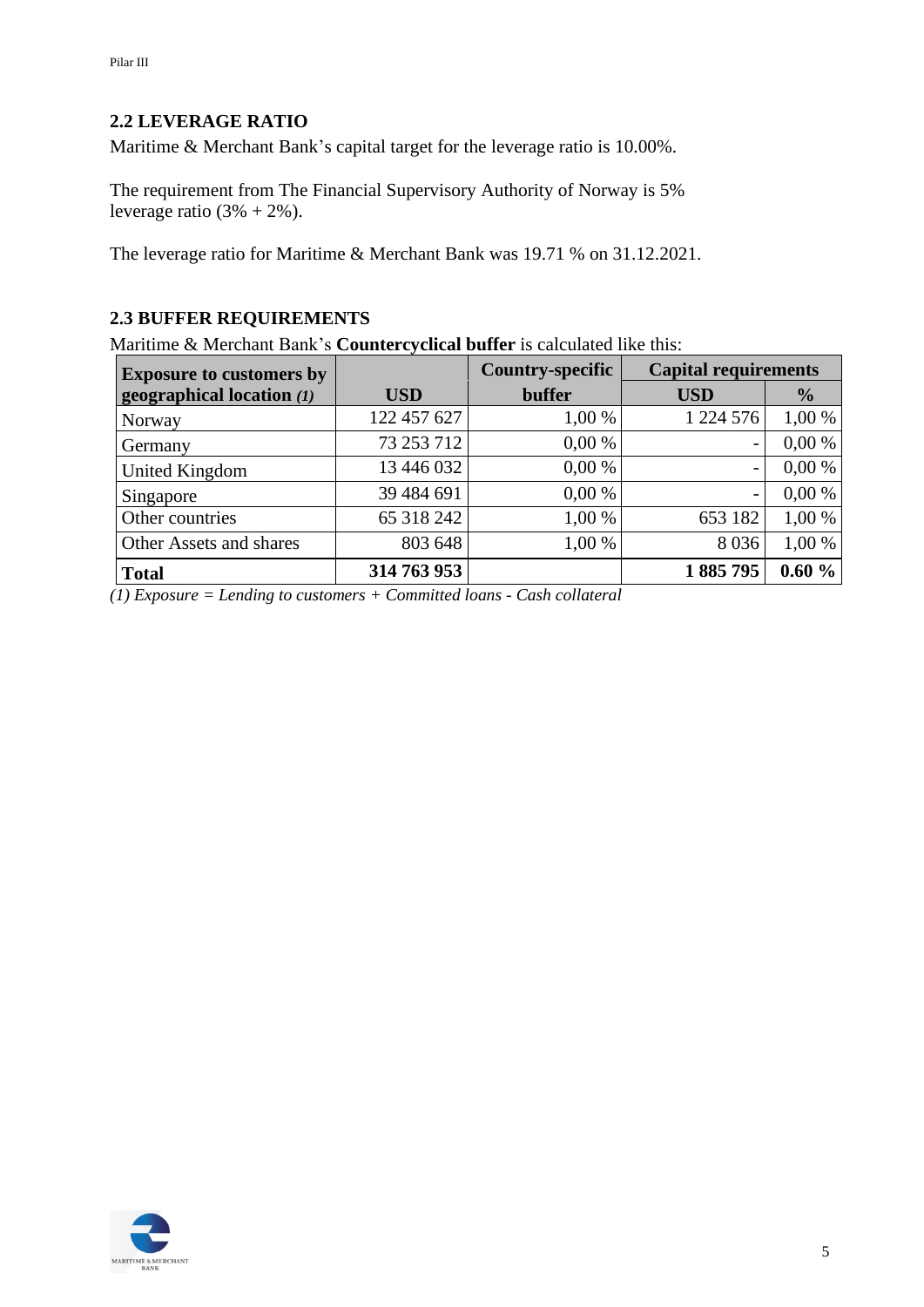#### <span id="page-5-0"></span> $\overline{3}$ **RISK ANALYSIS**

The Bank's risk is managed in accordance with the Bank's various policies and routines. Expertise will be a means of management and control in all areas.

As far as the management of credit risk is concerned, this is performed in accordance with the regulations for capital adequacy as they are described in Circular 12/2016. The overarching guidelines for managing credit and counterparty risk are described in detail in this document. This specifies that the Bank uses the standard method. Further descriptions are provided in the underlying policies and routines for this area.

Credit risk is the risk of the Bank incurring losses in connection with granting credit due to the customer being unable to fulfil their obligations. This is one of the risks that can have the greatest consequences and is thus one of the risks the Bank must focus on and monitor most.

The key prerequisites for reducing this type of risk are good credit assessments, as well as good routines, systems and tools for granting credit and monitoring loan commitments. A special Credit Policy has been prepared that describes this in more detail. The Bank's Credit Policy states that debt servicing capacity is the most important criteria when considering granting credit. Thereafter, the collateral is assessed. The policy also requires that all credit customers have adequate insurance cover.

The Bank must maintain control over its credit risk at all times through the use of good systems and routines for granting credit and monitoring commitments. The Bank wants to maintain a moderate risk profile when it comes to credit risk.

#### <span id="page-5-1"></span>**3.1 Status**

The bank had a profit before tax of USD 1 883 520 in Q4 2021 (USD 2 180 576 in Q3 2021). The net interest margin was 3.3% in Q4 2021 (3.1% in Q3 2021). The profit before tax for the year 2021 is USD 7 950 395 (USD 5 931 709 in 2020). Return on Equity before tax in 2021 is 7%.

In 2021 the bank had its 5 years anniversary for starting the operation. During these years we have disbursed USD 578 mill in loans and financed 120 ships. The total credit loss for the bank during the same period constitutes 0.06%.

The Bank has no defaulted exposures and no credit losses has been accounted for in 2021. The net loan portfolio increase was 17% and ended at USD 314 073 711. The bank experienced a considerable turn-over in the portfolio during 2021 due to the historic development in the container market and the strong upturn in the dry sector, resulting in owners securing huge profits by selling tonnage and repaying the loans. Mirroring the positive market development; a corresponding significant improvement took place in the credit quality of the bank's loan portfolio of container and dry bulk. The tanker segment had to digest a new year with generally weak markets, though with a few bright spots within product and chemicals.

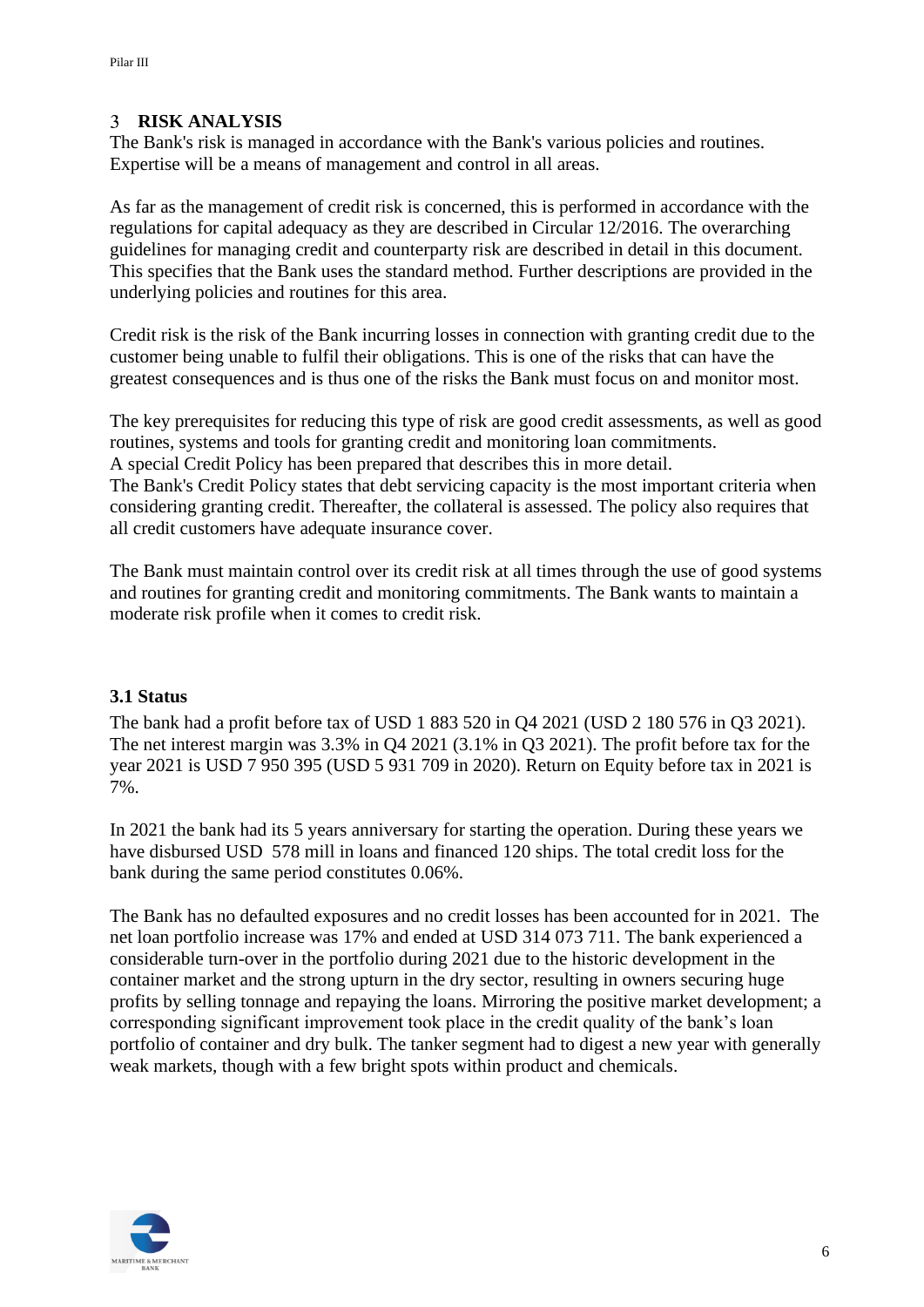By the end of 2021 the bank had the following diversification of the loan portfolio:

- Dry bulk 35%
- Tankers 36%
- Containers 24%
- LPG/Car 4%
- Specialized 1%

2021 has been another year in which the general working life has been marked by various Covid-19 restrictions. The bank has in longer period been operated from home office solutions in accordance with guidelines from the Government. This has worked satisfactory and we have been able to service our clients world-wide.

The severe disruptions in the global logistic chains and industrial production have to a large extent been leading up to the ''perfect storm'' for the container market. 2021 broke new records for freight rates and asset values in the segment. There is obviously no ''quick fix'' for normalizing the cargo flow and the forecasts are basically most positive for the next 12 months. The strong momentum encouraged contracting activity, especially for the sizes above 8000 TEU, which will enter the market during 2023/24.

The dry bulk market in 2021 showed a distinct positive development, turning the rates from barely break-even levels to solid cash-generating levels. Modest orderbooks for newbuildings and fair forecasts for the global economy for the next two years provides backing for an optimistic view for the further development.

The tanker market continues to show weak earnings and is surrounded by many question marks. In analytical circles the horizon for the long-awaited upswing is inevitably moved forward in time. On the other hand, the history has taught us that one should ''expect the unexpected'' when it comes to the tanker market. The poor freight market has surprisingly not significantly affected the second-hand values.

IMF forecasted in October 2021 a 4.9% global GDP increase for 2022, but adjusted the figure to 4.4% in January 2022. The reason for this was uncertainties in USA and China, growing inflation and remaining disturbances caused by Covid-19. Based on these figures Clarkson Research forecasts a growth in seaborn trade by 4% in 2022 which isolated is good news, however as always, bearing in mind geo-political and financial unexpected events.

The newbuilding market is clearly marked by the transition to Green Fuels. At present approximately 35% (measured in gross tons) of the global order book have propulsion systems suited for alternative fuels. The development is as well accelerating on the back of the new requirements from IMO and EU coming into force in 2023. What the ''preferred alternative'' will be for Green Fuel is hard to tell at the moment; ammonia, hydrogen, LNG and methanol are all considered with pros and cons. New technological progress and innovation will be decisive for the choices going forward.

# <span id="page-6-0"></span>**3.2 IT**

Given the inherent IT-risks for a bank, this area is subject to continuous monitoring. IT-related risks are closely monitored and included in the Bank's risk reporting to the Board and executive management team. The Internal Audit also carries out independent reviews in this area.

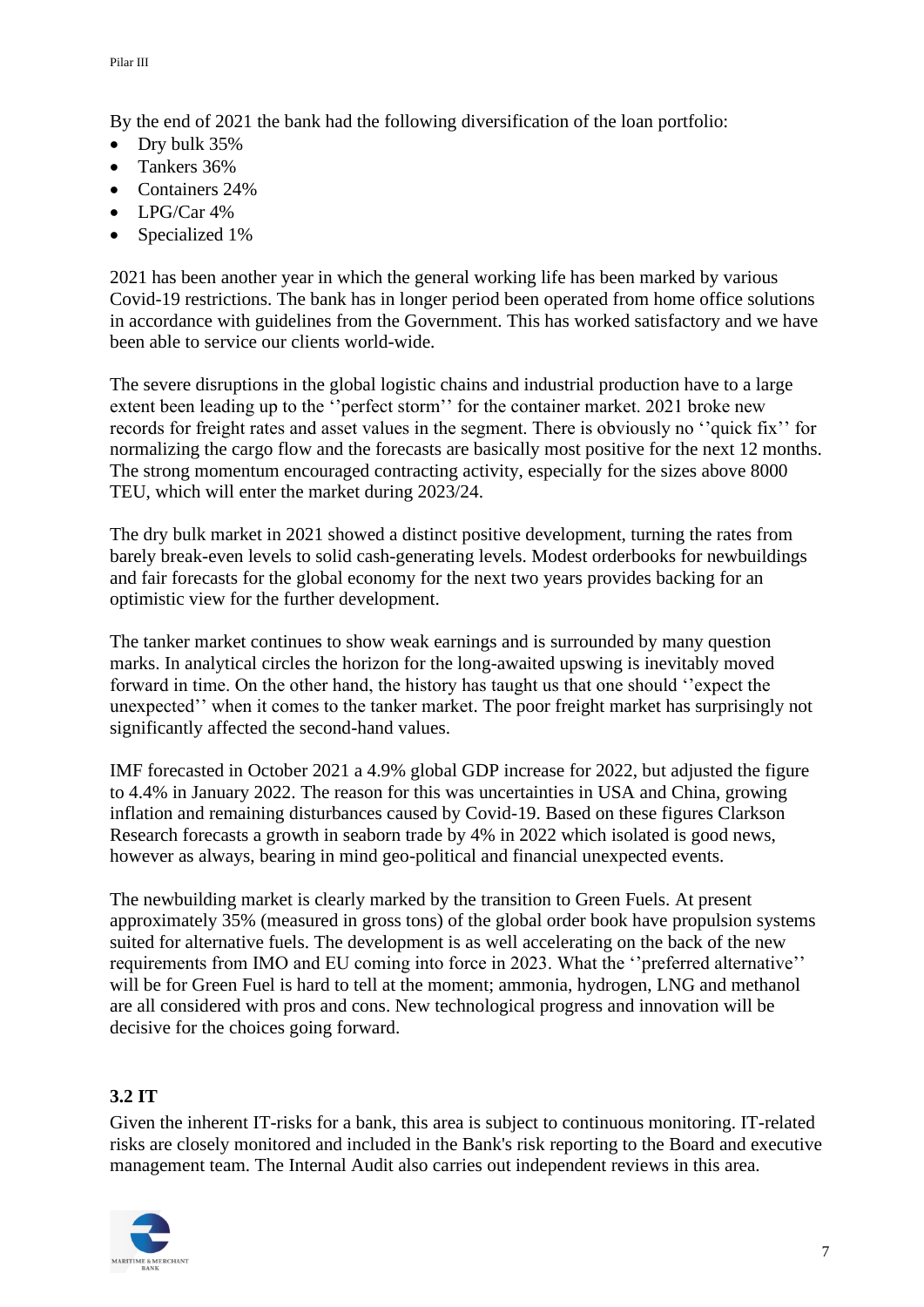#### <span id="page-7-0"></span>**3.3 CREDIT RISK**

Credit risk is the major risk to the Bank. Maritime & Merchant Bank ASA may face a loss if the borrower is not able to pay interest or principal as agreed upon, provided the pledged collateral is not sufficient to cover the Bank's exposure.

The Bank monitors market developments in segments where it has exposure and takes a proactive approach towards the risks taken.

The Bank's internal credit strategy has limits for maximum exposure to the various shipping segments, and Acceptable Risk Criteria form guidelines for the lending strategy.

The Bank uses an internally developed scorecard model for assessing the credit risk in the loan portfolio. The scorecard model predicts Probability of Default (PD), Loss Given Default (LGD) and risk class (from 1 to 10). Default is failure to satisfy the terms of a loan obligation or failure to pay back a loan.

Significant judgements are required when assessing models and assumptions, and resulting estimates are thus uncertain in nature. The model is based on experience and criteria well known in scoring models. The model is validated on a regular basis. Forward looking factors, like expected freight earnings and ship values, are based on one year

forward estimates. Time charter rates for each specific segment and interest rates that are used in the model are those prevailing at the time of scoring.

Input in the scoring model for establishing the PD for one specific exposure can either be the actual earnings based on freight contracts entered into, or shipbrokers earnings estimates for the next 12 months, normally expressed in the time charter rates for the period going 12 months forward.

When a loan is granted, the PD is estimated for the full tenor of the loan, and projected future cash flow is based on long term time charter rates for similar tenor (if available) in combination with consideration of low rate scenarios.

Risk classification is done once per year as a minimum in connection with annual renewal of exposures, or more frequently if there are shifts in input factors which are not regarded as temporary.

Risk classes and credit score:

| Very low risk Credit score: 1-2                  | PD: $0.00 - 0.25\%$ |
|--------------------------------------------------|---------------------|
| Low risk Credit score: 3-4                       | PD: $0.25 - 1.00\%$ |
| Medium risk Credit score: 5-7                    | PD: $1.00 - 3.00\%$ |
| High risk Credit score: 8-9                      | PD: $3.00 - 8.00\%$ |
| Loss exposed Credit score: $10-11$ PD: $>8.00\%$ |                     |

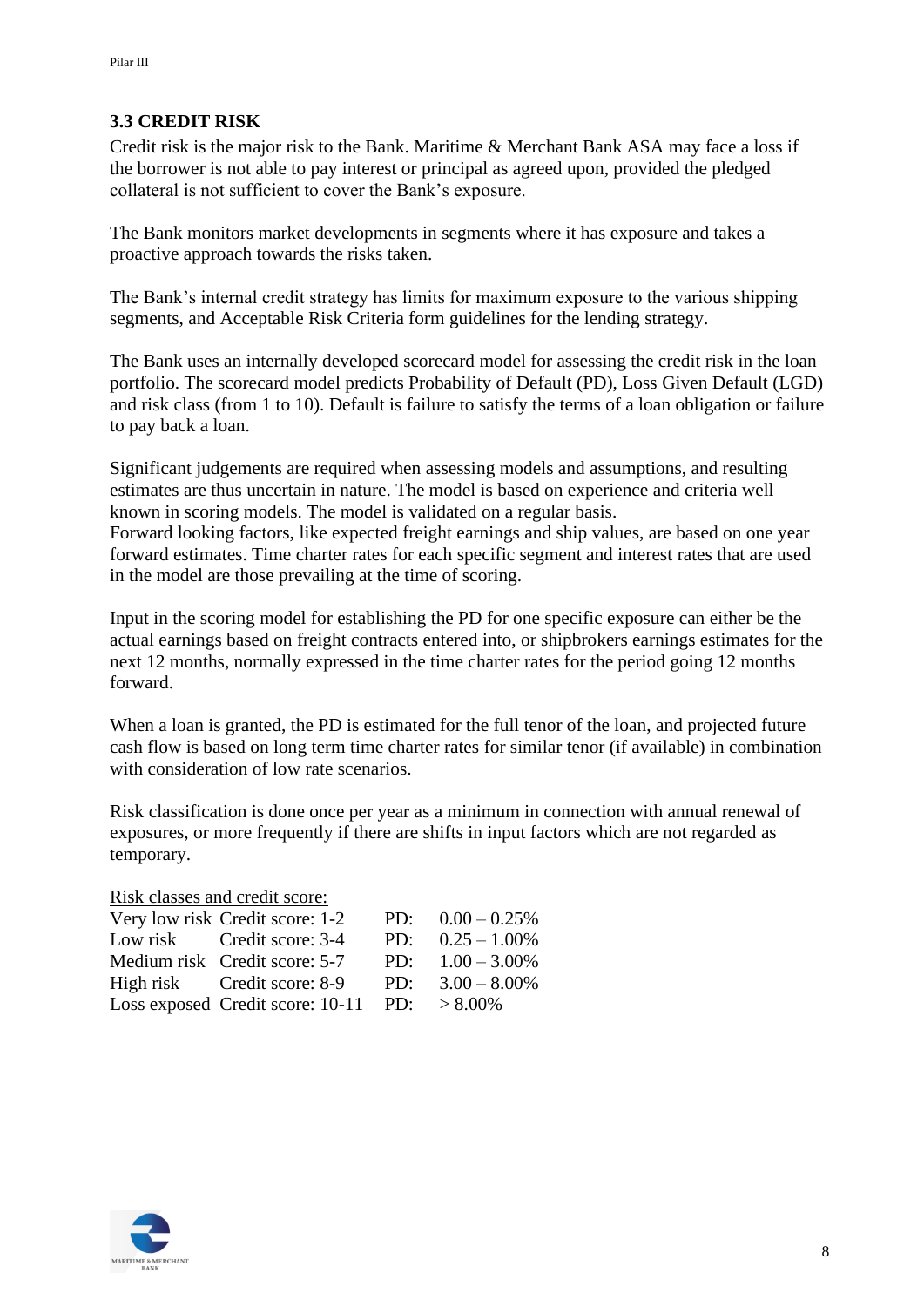#### **Factors in scorecard PD - model:**

Quantitative factors:

- Loan to value (LTV) Value Adjusted Equity
- Interest coverage Cash flow to support interest payment
- Instalment coverage Cash flow to support instalments
- Current Ratio
- Free Cash

#### Qualitative factors

- Corporate structure
- Ownership
- Technical management
- Commercial management

#### Factors in LGD model:

- Age of vessel
- Liquidity of vessel type (specialised tonnage)
- Yard/Country
- Net loan exposure above scrap value
- Enforcement cost
- Jurisdiction
- Corporate complexity
- Covenant Structure

# **Expected Loss (EL)**

 $EL = PD * LGD * EAD$ EAD = Exposure at Default (Notional + Accrued Interest - Cash Reserves)

# <span id="page-8-0"></span>**3.3.1 Loss allowance**

The EL is performed on an individual basis. After the transition to IFRS 9, provisions have been presented as expected loss over 12 months (Step 1) and expected loss over the life of the instrument (Step 2).

Non-performing commitments (Step 3) are commitments where the customer has not paid due instalments on loans within 90 days of maturity (or as described in Note 6).

If credit risk has increased significantly after initial recognition but there is no objective proof of loss, an allowance of expected loss over the entire lifetime ("Step 2") has to be made. The individual loss provisions under IAS 39 did not change materially upon the transition to IFRS 9 ("Step 3").

In assessing what constitutes a significant increase in credit risk, the Bank, in addition to the standard's presumption of financial assets that have cash flows that have been due for more than 30 days are subject to significantly increased credit risk, assumed qualitative and quantitative indicators. The most important quantitative indicator the Bank assess is whether it has been a significant increase in credit risk determined by comparing the original likelihood of default and Loss Given Default ("PD x LGD") with the Probability of Default and Loss Given Default ("PD x LGD") at the reporting date. However, when assessing significant increase in

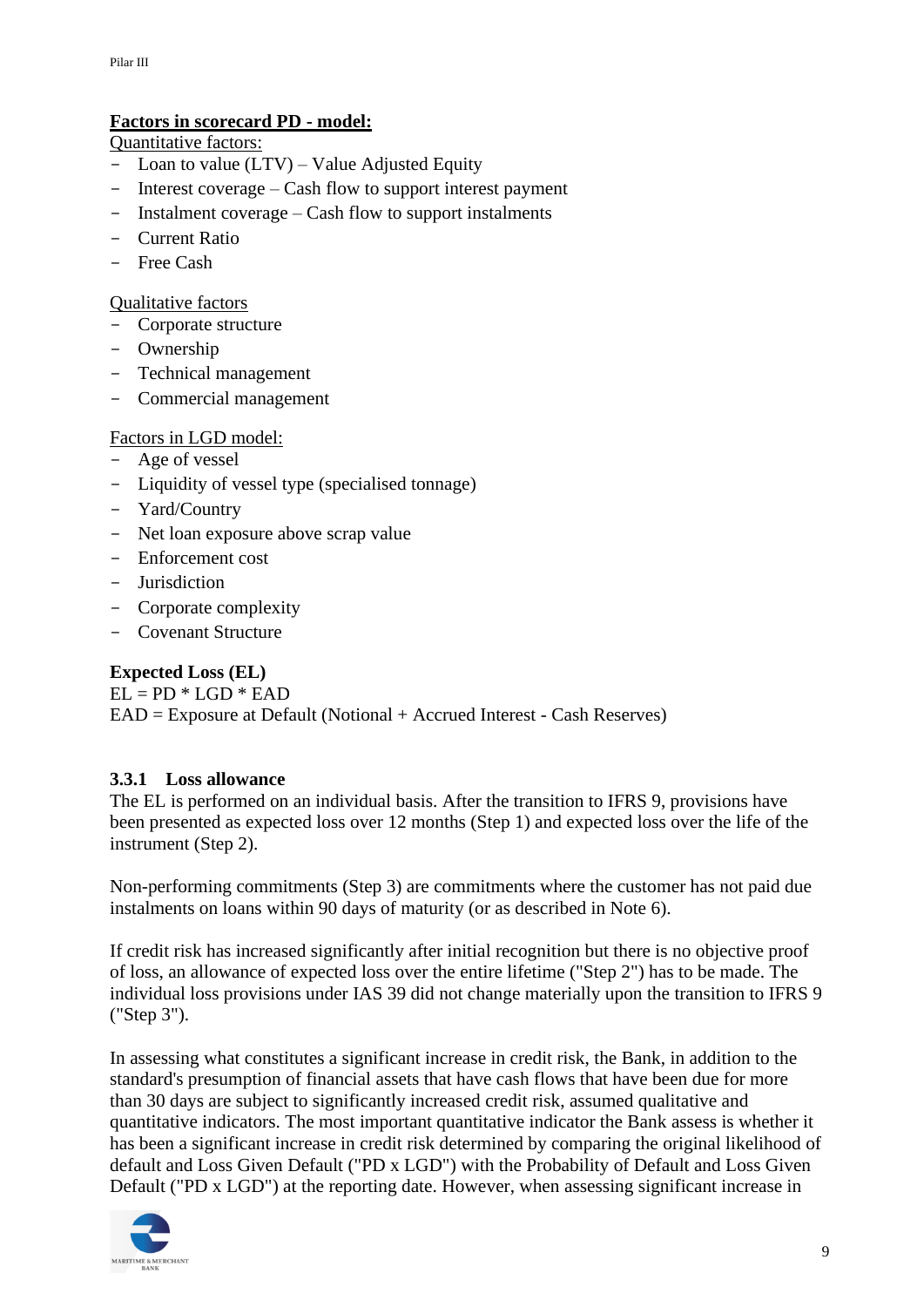credit risk for IFRS 9 purposes, Loss Given Default is not included in the assessment. Based on this the Bank has defined that a doubling in the Probability of Default or an absolute change of 1% constitutes a significant increase in credit risk.

Reclassification of commitments from Step 2 to Step 1, is based on an individual assessment. However, there must be some objective evidence that the commitment has recovered.

The Bank follows qualitative and quantitative indicators on a regular basis and in any situation where there is a suspicion that there have been conditions of negative importance for the commitment/customer.

#### **Macro scenarios**

Expected Loss from the Bank's risk score model will be adjusted with a macro scenario factor (MF). The Bank estimates three macro-economic scenarios consisting of factors that will or can have an impact on shipping markets and value appraisal of vessels financed in our portfolio in the respective markets. Each scenario gets assigned a probability and a factor. The factor represent change in Expected Loss or Loss Allowance. The forecast, probability assignment and factor estimation are based on own judgment and experience.

The following factors are included in the macro evaluation process:

- Demand for seaborn shipping (World growth (GDP))
- Supply: Orderbook (shipbuilding), scrapping and idle capacity (utilization)
- Cyclicality (we assume shipping is cyclical and mean reverting)
- Geopolitical and other factors

The probability weighted macro factor (MF) will be multiplied with the Expected Loss and give Loss Allowance (or Macro Scenario adjusted Expected Loss). The factor (MF) is calculated to be 1,8015.

Exposure in the scenario model is the same as at year-end (31.12.2021).

| Loss allowance            |           |
|---------------------------|-----------|
| Step1                     | 618 860   |
| Step2                     | 826 436   |
| Step3                     | $\theta$  |
| Sum                       | 1 445 296 |
| Allowance/Loan Ratio      | 0.46%     |
| Impairments (Credit Loss) |           |

#### **Loss Allowance and Impairments**

#### **Forbearance**

Based on the soft freight markets for the tanker vessels, a small number of clients has been granted relief on their contractual debt obligations towards the bank – this was only related to scheduled instalment payments and not to interest payments. The loans concerned are adequately secured and well within the agreed minimum value clauses, both prior and post amendments. All waivers were done in combination with the ultimate owners of the borrowers providing new equity into the borrowing entities to strengthen their financial position.

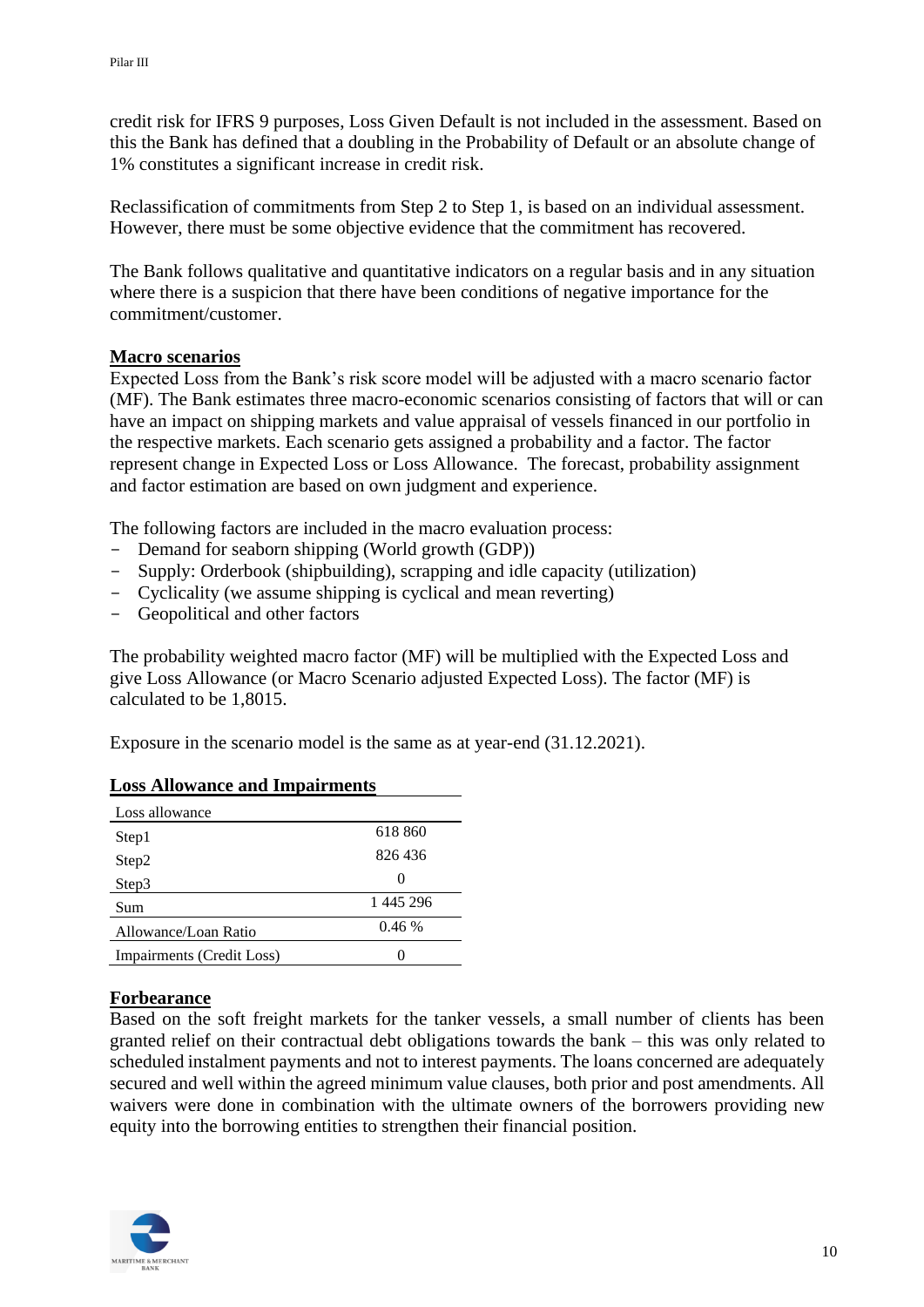|                |                           | 31.12.2021              |                        |                           |                       |
|----------------|---------------------------|-------------------------|------------------------|---------------------------|-----------------------|
| <b>Stage</b>   | <b>Number</b><br>of loans | <b>Exposure</b><br>2021 | Amortization<br>relief | <b>Interest</b><br>relief | Owner<br>contribution |
|                |                           | 1957344                 | 300 000                |                           | 350 000               |
| $\mathfrak{D}$ | $\theta$                  |                         |                        |                           |                       |
| Total          |                           | 1957344                 | 300 000                |                           | 350 000               |

| 31.12.2020   |                           |                         |                        | Status 2021                      |                        |                         |                           |
|--------------|---------------------------|-------------------------|------------------------|----------------------------------|------------------------|-------------------------|---------------------------|
| <b>Stage</b> | <b>Number</b><br>of loans | <b>Exposure</b><br>2020 | Amortization<br>relief | <b>Interest</b><br><b>Relief</b> | Owner)<br>Contribution | <b>Exposure</b><br>2021 | <b>Number</b><br>of loans |
|              |                           | 23 266 245              | 2 0 2 5 0 0 0          |                                  | 3 4 2 5 0 0 0 0        | 10 052 966              |                           |
| 2            |                           | 4 0 7 3 4 8 9           | 282 500                |                                  | 500 000                |                         |                           |
| <b>Total</b> |                           | 27 339 735              | 2 307 500              |                                  | 3 9 25 0 00            | 10 052 966              |                           |

*Status 2021: Status year end 2021 for loans given reliefs in 2020.Loans with reliefs given before 2020 are either repaid or individually assessed to be moderate or low risk.* 

#### **Loans where no loss provision has been recognized due to collateral:**

31.12.2021: 0

31.12.2020: 0

#### **Remaining exposure from credit impaired loans and loss exposed loans:**

| 31.12.2021                                              | Gross<br>Loans | <b>First-Priority</b><br>pledge in vessel | <b>Cash Pledge</b> | <b>Other Collateral</b> |
|---------------------------------------------------------|----------------|-------------------------------------------|--------------------|-------------------------|
| Remaining exposure from credit $\vert \mathbf{0} \vert$ |                |                                           |                    |                         |
| impaired loans                                          |                |                                           |                    |                         |
| Loss exposed loans                                      |                |                                           |                    |                         |

#### **Loss allowance sensitivity**

The macro scenarios impact on Probabilities of Default (PDs) result in the following sensitivity in Expected Loss Allowance calculation.

|                       | <b>Expected</b>       |
|-----------------------|-----------------------|
| <b>Scenario</b>       | <b>Loss allowance</b> |
| Vessel value up 30%   | 755 000               |
| Unchanged             | 815 000               |
| Vessel value down 30% | 2 310 000             |

#### **Loss allowance per credit score**

| <b>Risk Class</b> | 2021      |
|-------------------|-----------|
| Very low risk     |           |
| Low risk          | 230 880   |
| Moderate risk     | 1 214 416 |
| High risk         |           |
| Loss exposed      |           |
|                   | 1 445 296 |

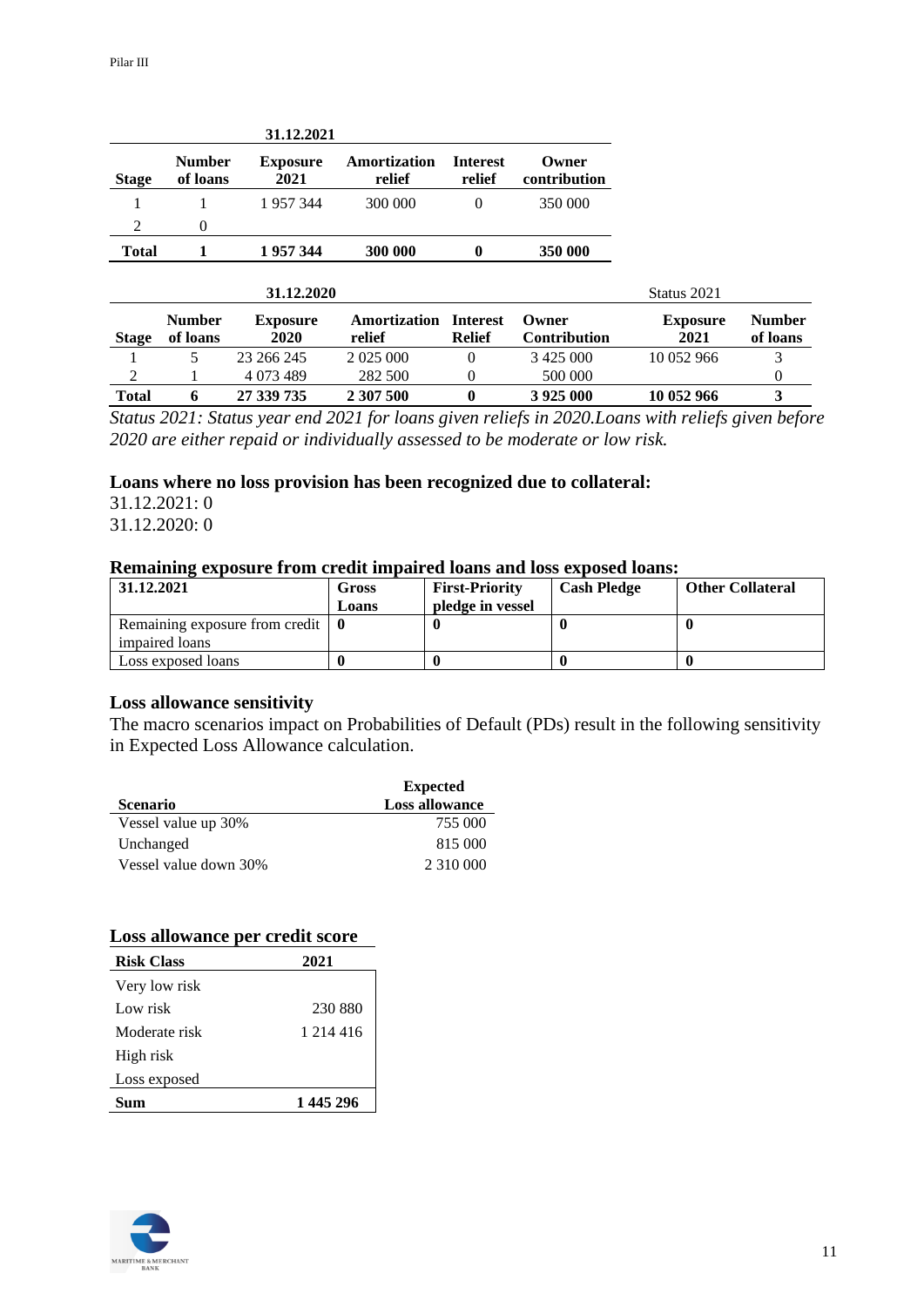# **31.12.2021**

|                                 | Step 1                   | Step <sub>2</sub>                   | Step 3               |             |
|---------------------------------|--------------------------|-------------------------------------|----------------------|-------------|
|                                 | <b>Classification by</b> | Significantly                       | Significantly        |             |
|                                 | first time               | increase in credit                  | increase in          |             |
|                                 | recognition              | risk since first                    | credit risk since    |             |
|                                 |                          | time recognition                    | first recognition    |             |
|                                 |                          |                                     | and objective        |             |
|                                 |                          |                                     | proof of loss        |             |
|                                 | <b>Expected loss</b>     | <b>Expected loss</b>                | <b>Expected loss</b> |             |
|                                 | next 12                  | over the life of                    | over the life of     | Sum         |
|                                 | months                   | instrument                          | instrument           |             |
| Loss allowance as of 31.12.2020 | 649 254                  | 779 360                             |                      | 1428614     |
| Lending to customers 31.12.2020 | 241 576 445              | 28 417 958                          |                      | 269 994 403 |
|                                 |                          |                                     |                      |             |
| <b>Changes</b>                  |                          |                                     |                      |             |
| Transfer to Step 1              | 264 010                  | 264 010<br>$\overline{\phantom{a}}$ |                      |             |
| Transfer to Step 2              | 43 512                   | 43 5 12                             |                      |             |
| Transfer to Step 3              |                          |                                     |                      |             |
| Reclassification                | 237 220                  | 72 088                              |                      | 165 132     |
| Amortization                    | 422 312                  | 58 236                              |                      | 480 548     |
| New commitments                 | 322 440                  |                                     |                      | 322 440     |
| Effect of Scenario Adjustment   | 86 200                   | 253722                              |                      | 339 922     |
| Allowance as of 31.12.2021      | 618860                   | 826 436                             |                      | 1445296     |
| Lending to customers 31.12.2021 | 299 883 739              | 15 635 268                          |                      | 315 519 007 |
| Loans not disbursed             | 0                        |                                     |                      |             |
| Allowanse: Loans not dispursed  |                          |                                     |                      |             |
| Net Change in Loss allowance    | -30 394                  | 47 076                              | 0                    | 16 682      |

*Reclassification: Change in Expected Loss calculation*

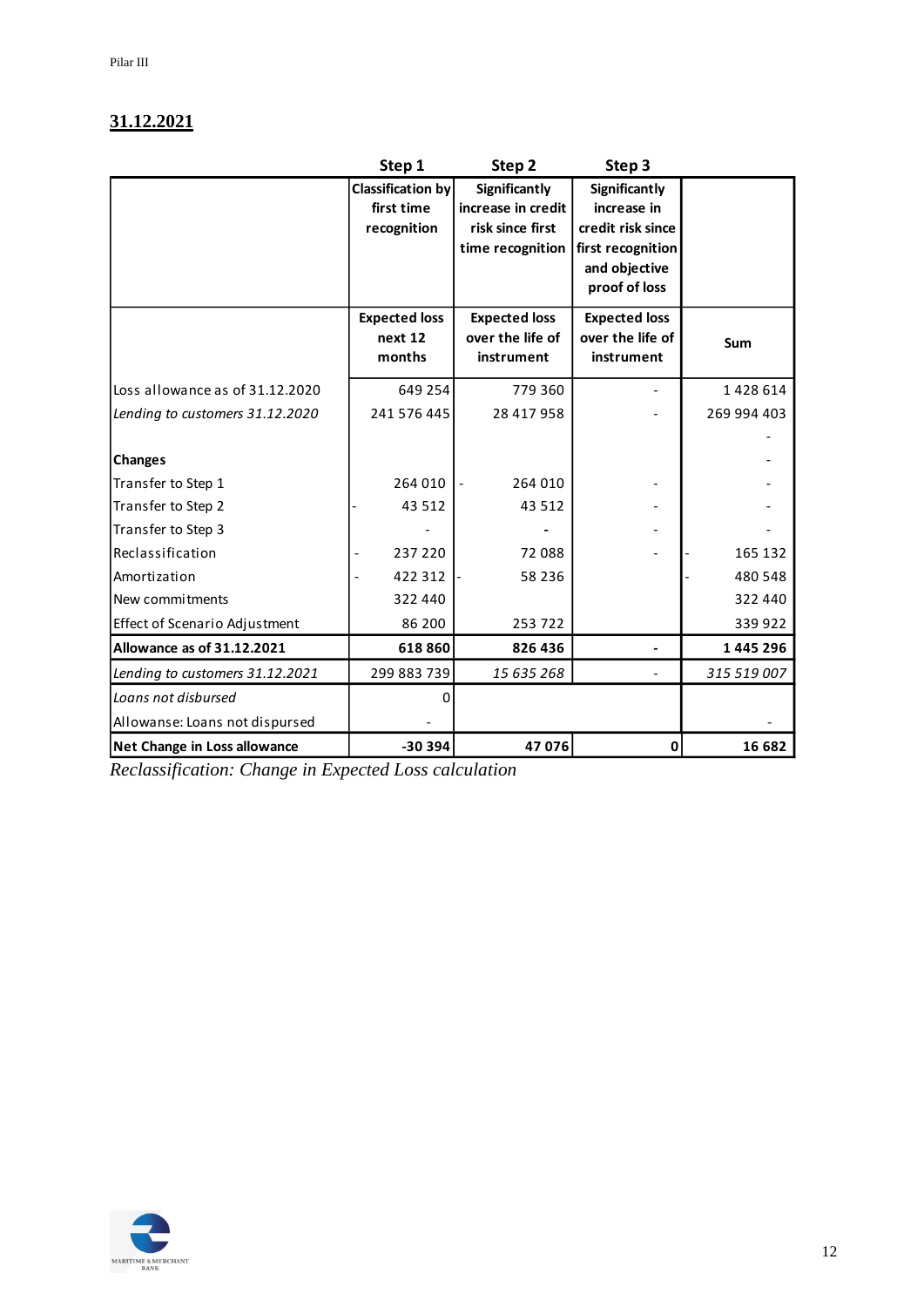# **Credit risk: Total**

# **End of year 2021**

| Amounts in USD                      | Very low risk | Low risk   | <b>Moderate</b><br>risk | <b>High risk</b> | Loss<br>exposed | <b>Sum</b>  |
|-------------------------------------|---------------|------------|-------------------------|------------------|-----------------|-------------|
| Deposit with Central Bank           | 7 832 345     |            |                         |                  |                 | 7 832 345   |
| Deposits with credit<br>institution | 90 907 732    |            |                         |                  |                 | 90 907 732  |
| Certificates and bonds              | 128 910 217   |            |                         |                  |                 | 128 910 217 |
| Shares and other securities         |               |            | 111 713                 |                  |                 | 111 713     |
| Loans to customers                  |               | 86 589 753 | 228 929 254             | 0                | $\theta$        | 315 519 007 |
| <b>Total</b>                        | 227 650 294   | 86 589 753 | 229 040 967             | 0                | $\mathbf{0}$    | 543 281 014 |
| Committed loans, not<br>disbursed   |               |            | 34 000 000              |                  |                 |             |

# **Lending to customers by segment**

|               | 2021        |           |
|---------------|-------------|-----------|
| <b>Sector</b> | <b>USD</b>  | Share %   |
| Bulk          | 111 378 209 | 35 %      |
| Container     | 76 986 638  | 24 %      |
| Tank          | 112 955 804 | 36 %      |
| Gas           | 10 727 646  | 3 %       |
| Specialized   | 3 470 709   | $1\%$     |
| Offshore      |             | 0 %       |
| Sum           | 315 519 007 | 100.000 % |

# **Lending to customers by geographical location**

|                     | 31.12.2021   |          |
|---------------------|--------------|----------|
|                     | USD          | Share    |
| Norway              | 123 065 586  | 39 %     |
| Europe (ex. Norway) | 93 012 866   | 29 %     |
| Asia                | 47 620 406   | 15 %     |
| Oceania             | 48 682 205   | 15 %     |
| Central America     | $\mathbf{0}$ | $0\%$    |
| Liberia             | 3 137 944    | $1\%$    |
| Total               | 315 519 007  | 100 $\%$ |

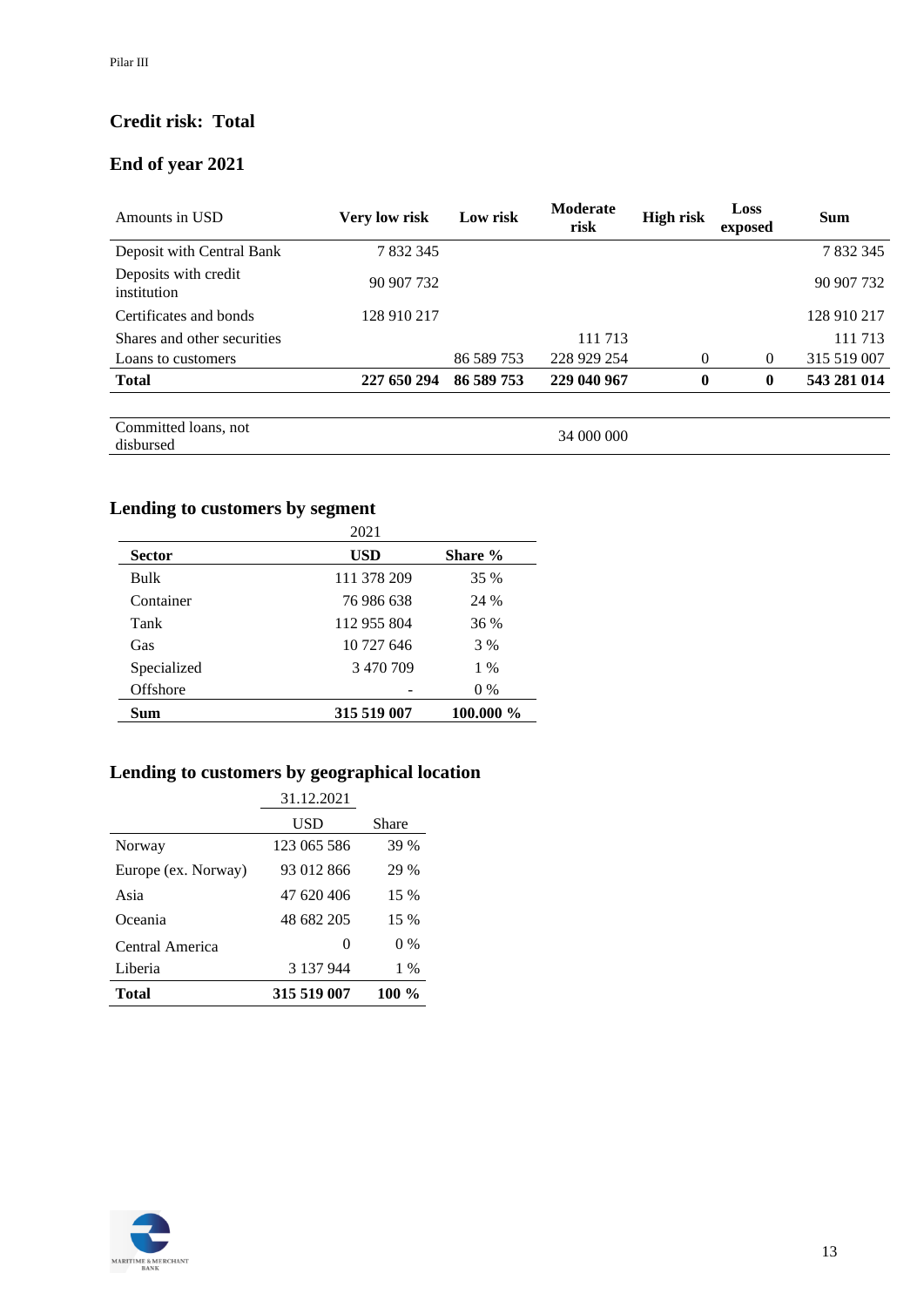### **Collateral held and other credit enhancements**

#### **Lending to customers**

The general creditworthiness of a corporate customer tends to be the most relevant indicator of credit quality of a loan extended to it. However, collateral provides additional security. The Bank takes collateral in the form of a first priority charge over vessels, pledged cash deposits, assignment of earnings and insurances as well as other liens and guarantees.

The credit worthiness of the corporate customer is based on a combination of the customer's value adjusted equity and the customer's cash flow and cash balance. Due to the fact that shipping in general is regarded as a cyclical industry, all loan agreements have provisions related to maximum loan to value, and valuations are assessed on a semi-annual basis, or more often when needed, to establish compliance with the loan agreements. Valuations of collateral are updated if and when a loan is put on watch list, and the loan is monitored closely.

The following table stratify credit exposures to shipping customers by ranges of loan-to-value (LTV) ratio. LTV is calculated as the ratio of the gross amount of the loan – or the amount committed for loan commitments – to the value of the collateral. For each loan, the value of disclosed collateral is capped at the nominal amount of the loan that it is held against.

The valuation of the collateral excludes any adjustments for obtaining and selling the collateral. The value of the collateral for shipping loans is based on the collateral value of the last appraisal (semi-annual), the Bank's estimation or observable transactions in the market. For credit-impaired loans the value of collateral is based on the most recent appraisals.

#### **LTV ratio and pledge in vessel**

|                    | 2021               |                         |
|--------------------|--------------------|-------------------------|
| <b>LTV</b> Bracket | <b>Loan Amount</b> | <b>Pledge in vessel</b> |
| $<$ 40%            | 199 297 071        | 199 297 071             |
| 40-50%             | 67 119 608         | 67 119 608              |
| 50-55%             | 31 928 089         | 31 928 089              |
| 55-60%             | 12 222 498         | 12 222 498              |
| $>60\%$            | 4951742            | 4 9 5 1 7 4 2           |
| Sum                | 315 519 007        |                         |

#### **Bonds and certificates: Risk Weight**

|                    | 2021        |                       |
|--------------------|-------------|-----------------------|
| <b>Risk Weight</b> | Fair Value  | <b>Amortised Cost</b> |
| $0\%$              | 15 127 481  |                       |
| $10\%$             | 113 782 736 |                       |
| 20 %               | 0           |                       |
| 100 %              | 0           |                       |
| <b>Total</b>       | 128 910 217 |                       |

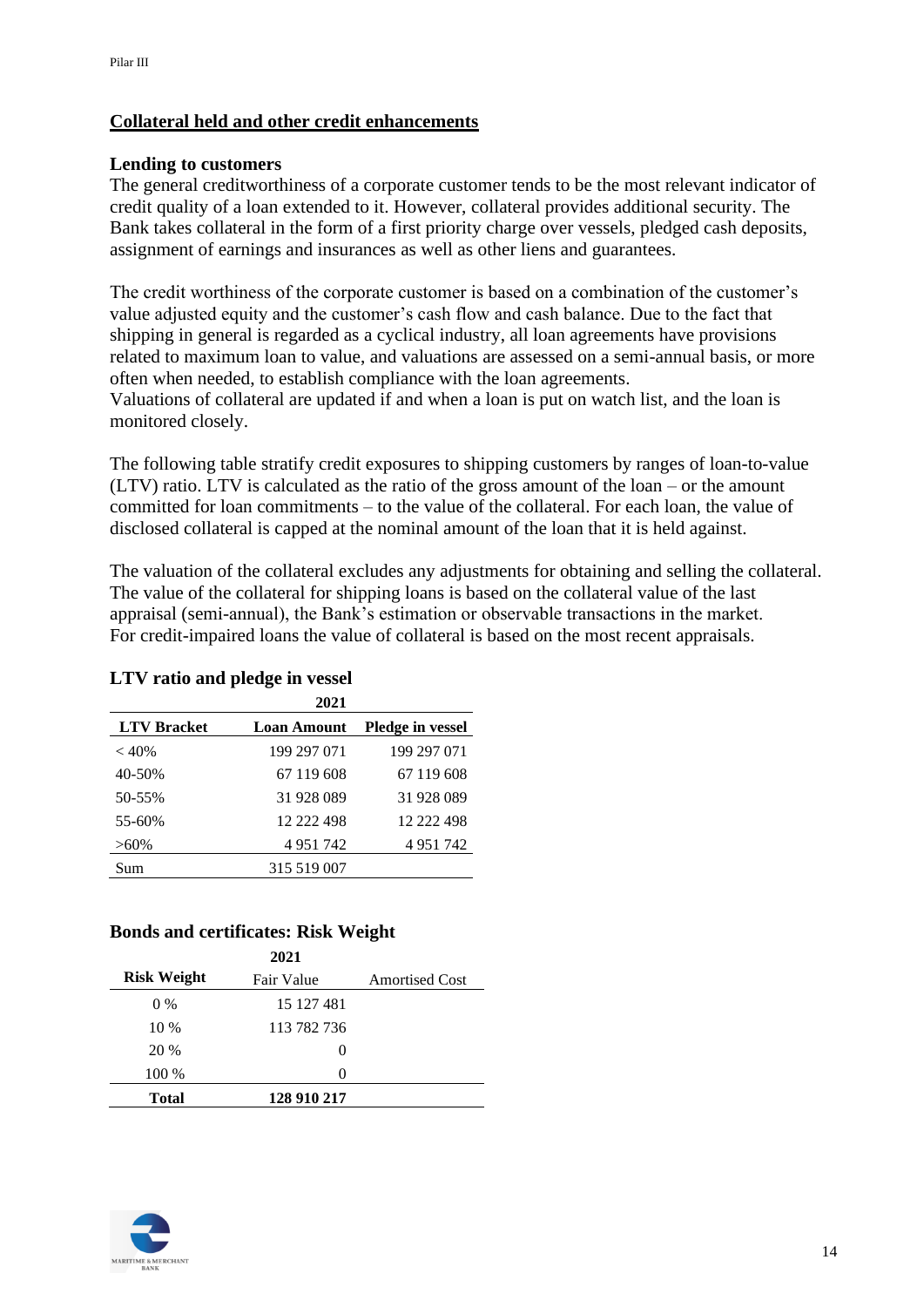# **Bonds and certificates: Rating**

|              | 2021              |
|--------------|-------------------|
| Rating       | <b>Fair Value</b> |
| AA           | 123 003 838       |
| $AA+$        | 5 906 379         |
| AA           |                   |
| A            |                   |
| <b>Total</b> | 128 910 217       |

# **Bonds and certificates: Sector**

|                            | 2021              |
|----------------------------|-------------------|
| <b>Sector</b>              | <b>Fair Value</b> |
| Supranational              | 2408519           |
| Local authority            | 12 718 962        |
| <b>Credit Institutions</b> | 113 782 736       |
| Bank                       |                   |
| Total                      | 128 910 217       |

#### <span id="page-14-0"></span>**3.3.2 Calculation basis for companies**

| <b>Net Lending to</b> | USD         | Deposits pledged | <b>Committed</b> | <b>Calculation</b> |
|-----------------------|-------------|------------------|------------------|--------------------|
| <b>customers</b>      |             | accounts         | loans            | <b>basis</b>       |
| Companies             | 314 073 711 | $-34113406$      | 34 000 000       | 313 960 305        |

#### <span id="page-14-1"></span>**3.3.3 Credit management and control**

The following management and control have been established for the area to manage and reduce the risk:

- The Bank's Credit Policy
- The Bank's scoring model
- Routines and instructions for the area
- The Bank's credit monitoring systems

#### <span id="page-14-2"></span>**3.3.4 Concentration risk stress test**

Scenario calculations have been prepared to estimate the effect of the capital calculation in for a serious economic setback and downturn. As far as the credit aspect is concerned, stress tests are carried out for loss percentage.

These calculations show that reduced results due to increased losses will affect the Bank's capacity to grow in relation to building up the Bank's equity. The Bank's funding costs are also expected to increase as a result of such high losses.

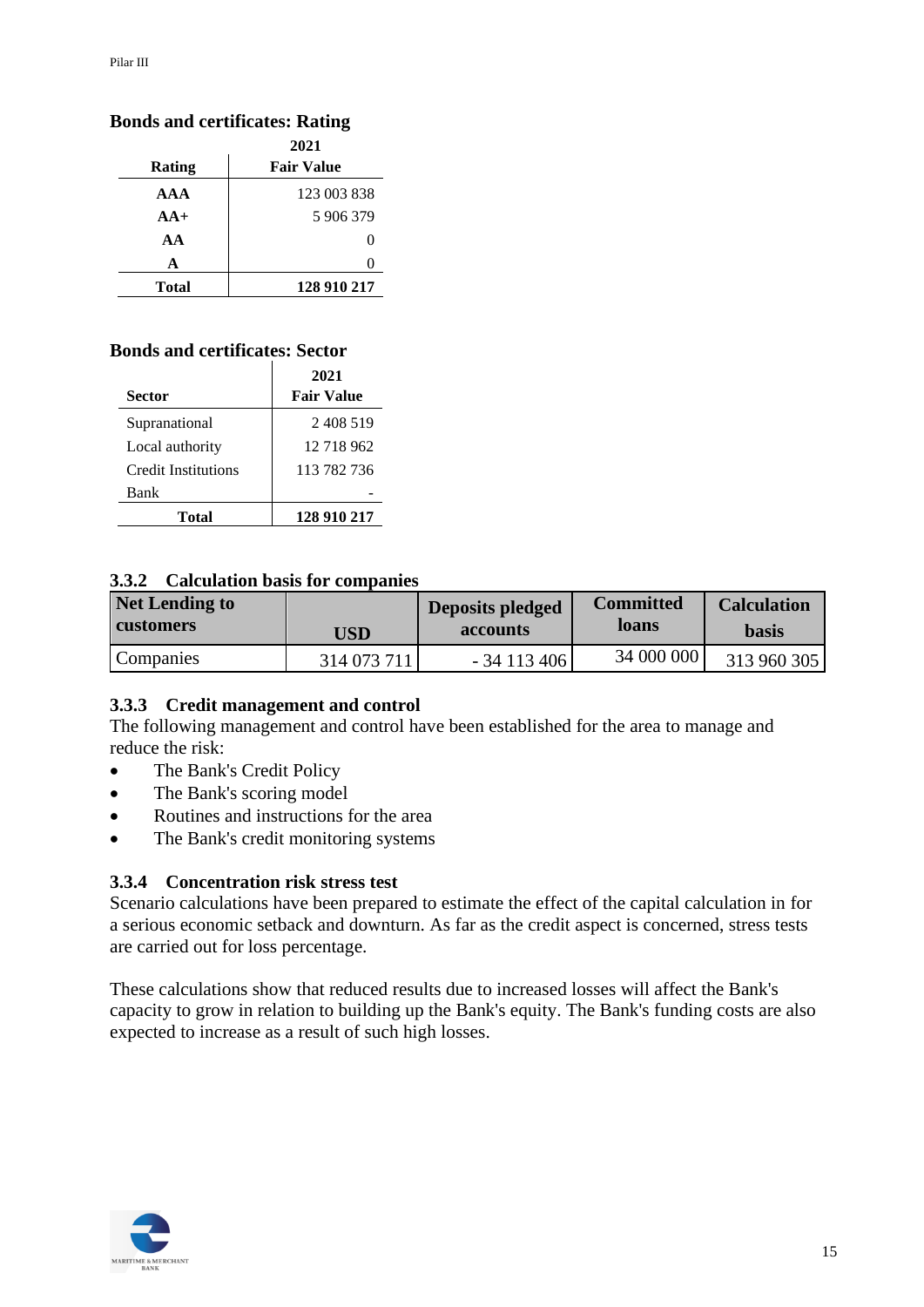# <span id="page-15-0"></span>**3.4 ESG**

The Bank focuses on responsible lending to our shipping customers, to be a secure bank for our deposit customers, safeguarding customer privacy and preventing financial crime while caring for our employees.

Ship financing and the life cycle of a vessel includes a variety of ESG risks starting at construction, through trade during is life at ports and on oceans and in the end recycling at the end of the lifetime. In addition to this there are aspect in running a shipping company when it comes to for example social welfare for the crew, complying with health and safety regulation, anti-corruption and money laundering regulations. As a financial institution we have the ability to provide guidance and support by sharing our knowledge.

MM Bank is working to further integrate ESG assessments into the risk and credit discussions and will continue to follow the developments within the ESG area closely. IMO has adopted new CO2 emission regulations applicable to existing ships when it comes to energy efficiency which will lead to an index addressing the technical efficiency, carbon intensity and energy efficient management plan. This index will be effective from January 2023.

EU approved in July 2021 an extensive package of proposals intended to reduce the EU's total Green House Gas (GHG) emissions by 55% by 2030 in conjunction with EU's overall goal for full decarbonization by 2050. The package contains comprehensive regulations of both operational and fiscal character for the maritime industry which will gradually be imposed from 2023.

# <span id="page-15-1"></span>**3.5 Interest Rate Risk**

Maritime & Merchant Bank ASA has defined guidelines that set limits for the maximum interest rate risk. All exposure on the balance sheet and outside the balance sheet will be assessed, and any exposure exceeding the interest rate risk limits shall be mitigated by using hedging instruments. Routines have been established for on-going monitoring and reporting of the interest rate risk to the Board of Directors.

#### **Reference rates**

The Bank has assets, liabilities and derivatives linked to current money markets reference rates (LIBOR, NIBOR and EURIBOR). USD Libor will be replaced with new reference rate in June 2023 (SOFR). NIBOR and EURIBOR reference rates might be replaced with other reference rates going forward. Changes in reference rates could have an impact on interest income, interest expenses, fair value of derivatives and financial assets/liabilities.

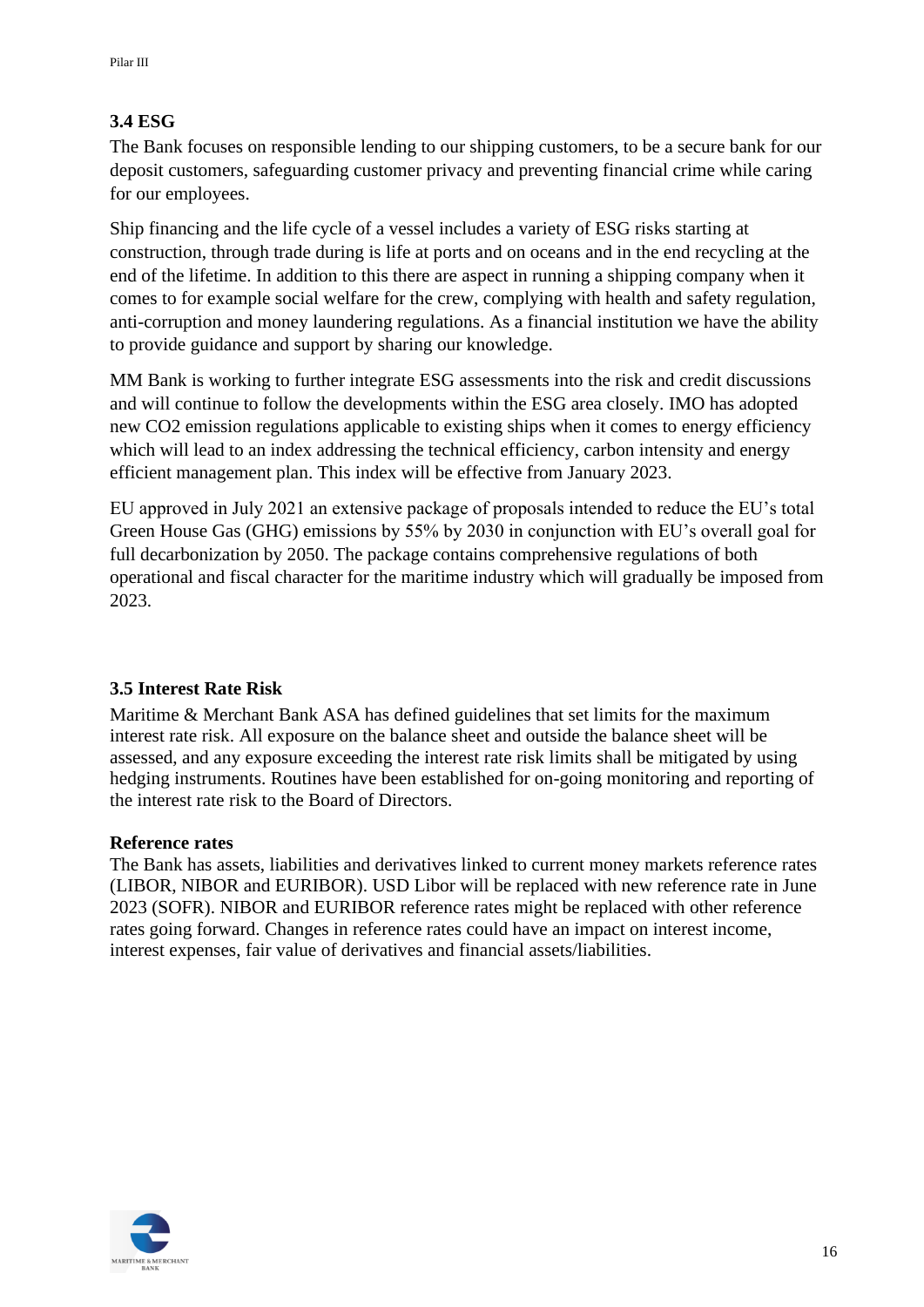|                                | Up to<br>3 | $3$ to   | 6 to      | 1 to    | 3 to    |
|--------------------------------|------------|----------|-----------|---------|---------|
| Notional in USD mio            | months     | 6 months | 12 months | 3 years | 5 years |
| Deposits with central bank     | 8          |          |           |         |         |
| Deposits with banks            | 91         |          |           |         |         |
| Certificates and bonds         | 129        |          |           |         |         |
| Loans to customers             | 316        |          |           |         |         |
| Derivatives                    | 196        |          |           |         |         |
| <b>Sum Assets</b>              | 740        |          |           |         |         |
| Loans from credit institutions | 0          |          |           |         |         |
| Deposits                       | 417        |          |           |         |         |
| Derivatives                    | 196        |          |           |         |         |
| <b>Sum liabilities</b>         | 613        |          |           |         |         |
| <b>Net</b>                     | 126        |          |           |         |         |

## **The table below shows notional amounts per interest rate period (time bucket)**

### <span id="page-16-0"></span>**3.6 Currency Risk**

All exposure on the balance sheet, outside the balance sheet and estimated income and expense items will be identified. Market exposure will be limited and within limits and authorisations granted by the Board. Routines have been established for on-going monitoring and reporting of the currency risk to the Board of Directors.

Funding in NOK is swapped to USD using cross currency basis swaps, with duration around 3 years. Using cross currency swaps match funding in NOK with lending in USD. Assets and liabilities are currency matched. The Bank has income in USD and most of the operating cost in NOK. Current strategy is to hedge between 0 and 12 months forward. The following table shows assets and liabilities in other currencies than USD.

| <b>Assets (2021)</b>                                                | <b>NOK</b>    | <b>EUR</b>       |
|---------------------------------------------------------------------|---------------|------------------|
| Deposit with Central Bank                                           | 69 062 488    |                  |
| Deposit with Banks                                                  | 464 484 910   | 851 584          |
| <b>Bonds</b>                                                        | 1 136 678 729 |                  |
| Loans                                                               |               | 11 035 363       |
| Derivatives                                                         | 1732 099 650  |                  |
| <b>Other Assets</b>                                                 | 3 2 3 2 3 5 3 |                  |
| <b>Total Assets</b>                                                 | 3 405 558 131 | 11 886 947       |
|                                                                     |               |                  |
| <b>Liabilities</b>                                                  | <b>NOK</b>    | <b>EUR</b>       |
| Loans from credit institutions                                      |               |                  |
| Deposits                                                            | 3 378 828 318 | 1432863          |
| Derivatives                                                         |               | 10 520 000       |
| Tax                                                                 | 15 974 599    |                  |
| <b>Other Liabilities</b>                                            | 6 433 213     |                  |
| <b>Total Liabilities</b>                                            | 3 401 236 130 | 11 952 863       |
| <b>Net Currency</b>                                                 | 4 322 000     | - 65 916         |
| Estimated Monthly Operational Cost<br>Number of months with hedging |               | 5 263 260<br>1,3 |

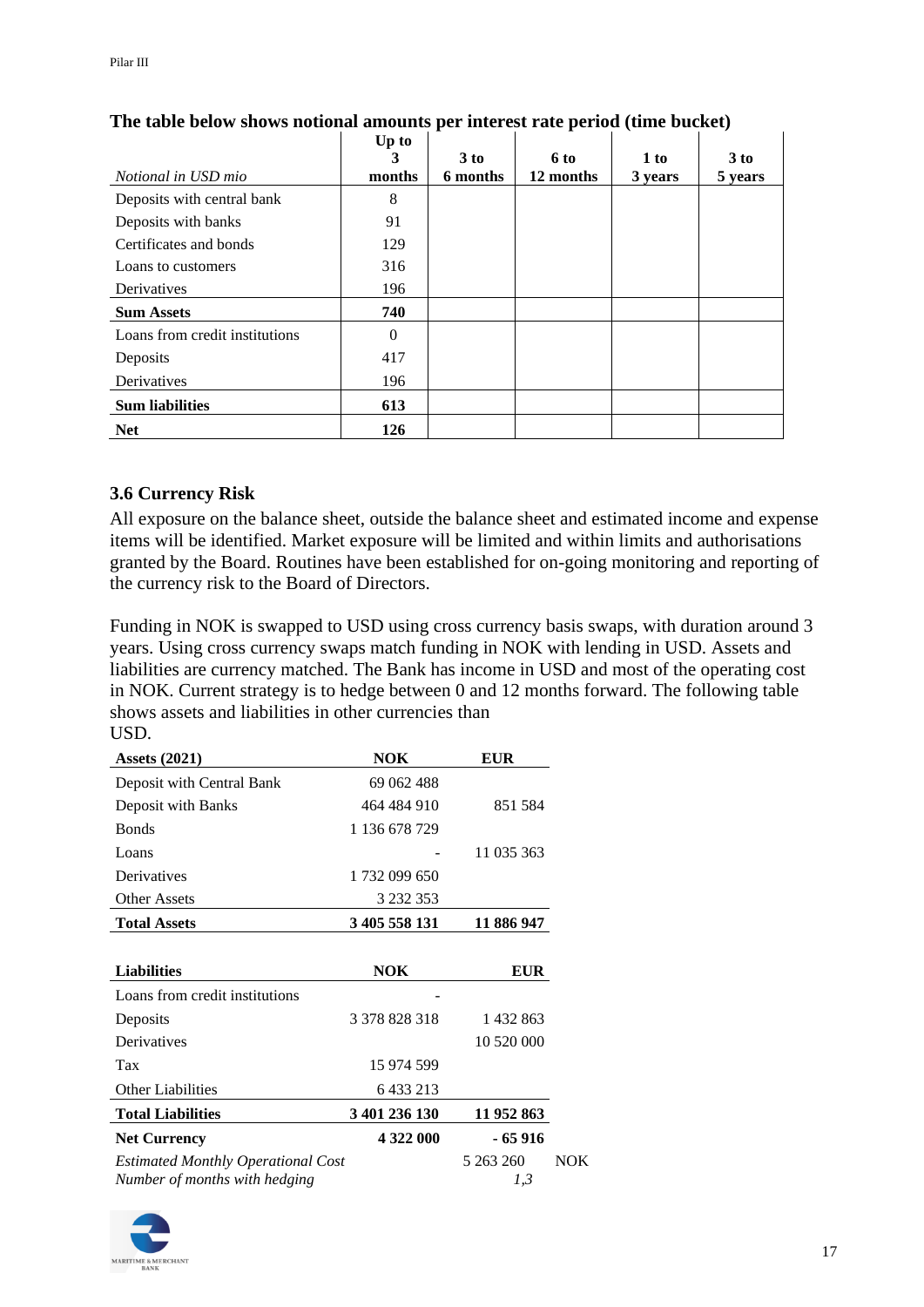## <span id="page-17-0"></span>**3.7 CVA Risk**

CVA (Credit Value Adjustment) risk is defined as the risk of losses arising from changing CVA values in response to changes in counterparty credit spreads and market risk factors that drive prices of derivative transactions and SFTs (securities financing transactions). Banks that undertake derivative or securities financing transactions (SFTs) are subject to the risk of incurring mark-to-market losses because of the deterioration in the creditworthiness of their counterparties (banks). This potential source of loss due to changes in counterparty credit spreads and other market risk factors is known as CVA risk. It is complementary to the risk of a counterparty defaulting, which is known as counterparty credit risk (CCR).

| Amounts in 1000                                    | Nominal<br>Value | Nominal<br>Value | Nominal<br>Value          | Positive<br>market values | Negative<br>Market values |
|----------------------------------------------------|------------------|------------------|---------------------------|---------------------------|---------------------------|
|                                                    | <b>USD</b>       | <b>EUR</b>       | NOK                       | <b>USD</b>                | <b>USD</b>                |
| <b>Interest Rate Derivatives</b>                   |                  |                  |                           |                           |                           |
| Interest rate swap                                 | 0                | $\theta$         | $\Omega$                  | $\theta$                  | $\theta$                  |
| <b>Currency Derivatives</b>                        |                  |                  |                           |                           |                           |
| Cross currency basis swap                          |                  |                  |                           |                           |                           |
| Buy/Sell USD against NOK                           | 188 000          |                  | 1624703                   | 1 2 1 3                   | 5079                      |
| Buy/Sell EUR against NOK                           |                  | 10 5 20          | 107 397                   | 336                       | 10                        |
| <b>Total Currency Derivatives</b><br>$\sim$ $\sim$ | 188 000          | 10 5 20          | 1732100<br>$\overline{a}$ | 1549                      | 5089                      |

*The Counterparty risk derivatives (CVA-risk) is USD 1 867 000 (cf. point 2.1)*

#### <span id="page-17-1"></span>**3.8 Liquidity Risk**

Maritime & Merchant Bank ASA aims to maintain a low liquidity risk, which means high liquidity buffers and good deposit coverage.

The Bank's liquidity level is assessed by calculating the Liquidity Coverage Ratio (LCR) and the Net Stable Financing Ratio (NSFR). These ratios describe the short liquidity level and the level of stable funding.

The Bank calculates liquidity surplus, which appears as available funding less future liabilities within the defined time interval and required liquidity buffers.

Maritime & Merchant Bank ASA has adopted guidelines for management of the Bank's liquidity position to ensure that the Bank maintains a solid liquidity.

| <b>USD</b>                                        | Up to<br>1 month | 1 to<br>3 months | 3 to<br>12 months | Over<br>1 year | Over<br>5 years | <b>Total</b> |
|---------------------------------------------------|------------------|------------------|-------------------|----------------|-----------------|--------------|
| Cash and claims on central<br><b>banks</b>        | 7832345          |                  |                   |                |                 | 7832345      |
| Loans and receivables<br>from credit institutions | 90 907 732       |                  |                   |                |                 | 90 907 732   |
| Loans to and receivables<br>from customers        | 2 625 000        | 19 187 701       | 70 431 229        | 223 275 077    | $\Omega$        | 315 519 007  |
| Commercial papers and<br>bonds                    |                  | 19 084 559       | 68 646 516        | 30 485 783     | 10 693 359      | 128 910 217  |
| Shares, funds and other<br>securities             |                  |                  |                   |                | 111 713         | 111 713      |
| <b>Assets</b>                                     | 101 365 077      | 38 272 260       | 139 077 745       | 253 760 860    | 10 805 072      | 543 281 014  |

# **End of 2021**

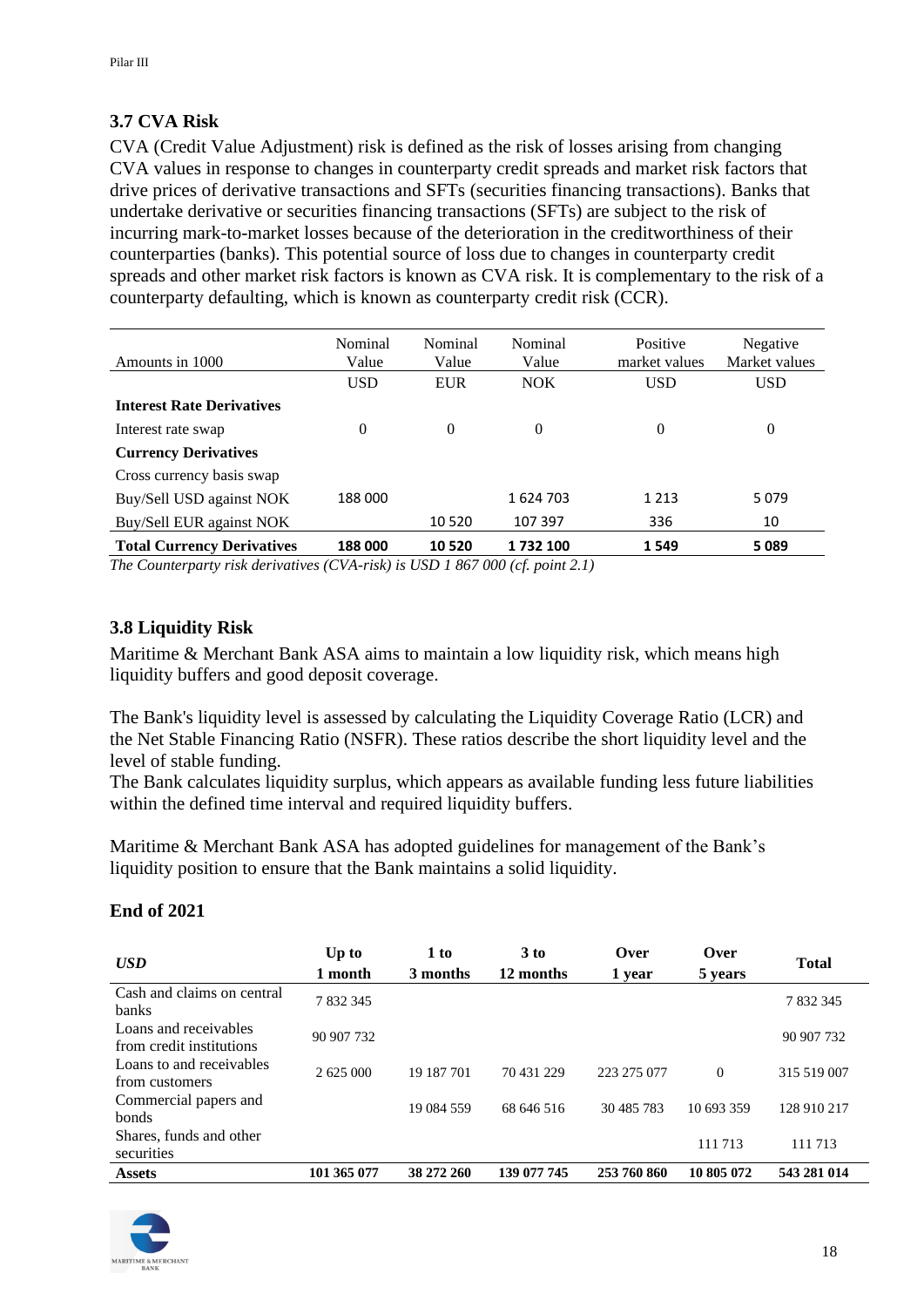| Deposits from credit<br>institutions<br>Deposits from and<br>liabilities to customers<br>Debt from issuance of<br>bonds | 395 790 799  | $\theta$<br>1 154 863 | 3611918     | 16 468 014  |            | $\theta$<br>417 025 594 |
|-------------------------------------------------------------------------------------------------------------------------|--------------|-----------------------|-------------|-------------|------------|-------------------------|
| Subordinated loan capital                                                                                               |              |                       |             |             |            |                         |
| <b>Liabilities</b>                                                                                                      | 395 790 799  | 1 154 863             | 3 611 918   | 16 468 014  | $\bf{0}$   | 417 025 594             |
| Financial derivatives (net)<br>settlement)                                                                              | Ξ.           | -794 598              | $-293246$   | $-2452590$  |            | -3 540 434              |
| <b>Total</b>                                                                                                            | -294 425 722 | 36 322 799            | 135 172 581 | 234 840 257 | 10 805 072 | 122 714 986             |

The time buckets are contractual maturity. Assets and liabilities without any time restrictions are put in the "up to 1 month" time bucket.

#### <span id="page-18-0"></span>**3.9 Operational Risk**

Operational risk is the risk of direct or indirect loss resulting from inadequate or failed processes or systems, from human error, fraud, or external events including legal risk, compliance risk and reputational risk. This type of risk also encompasses administrative risk, i.e. that the day-to-day operations of the Bank do not function properly.

The Bank Measures operational risk through incident reporting on main operational areas. The management team handle incidents in the management meetings. This incident reporting is summarized and communicated to the Risk Committee.

The Bank reduces operational risk through prudent management and supervision by establishing efficient control procedures, a well-established set of routines, a compliance function, as well as insurance cover against attempts at defrauding the Bank.

#### <span id="page-18-1"></span>**RISK MANAGEMENT IN MARITIME & MERCHANT BANK**

#### The Bank's organisation

The Bank is staffed by experienced personnel who, besides possessing expertise in all of the relevant banking areas (risk, compliance, credit work, routines, guidelines for credit liquidity, operations, IT and security) also possess in-depth knowledge about the maritime industry and its cyclical nature.

#### <span id="page-18-2"></span>**4.1 Corporate governance**

Corporate governance encompasses the values, goals and overarching principles that provide a basis for managing and supervising the Bank in order to protect the interests of our owners, depositors and other stakeholders. The Bank's corporate governance is intended to ensure prudent asset management and greater assurance that our publicly declared goals and strategies are attained and realised.

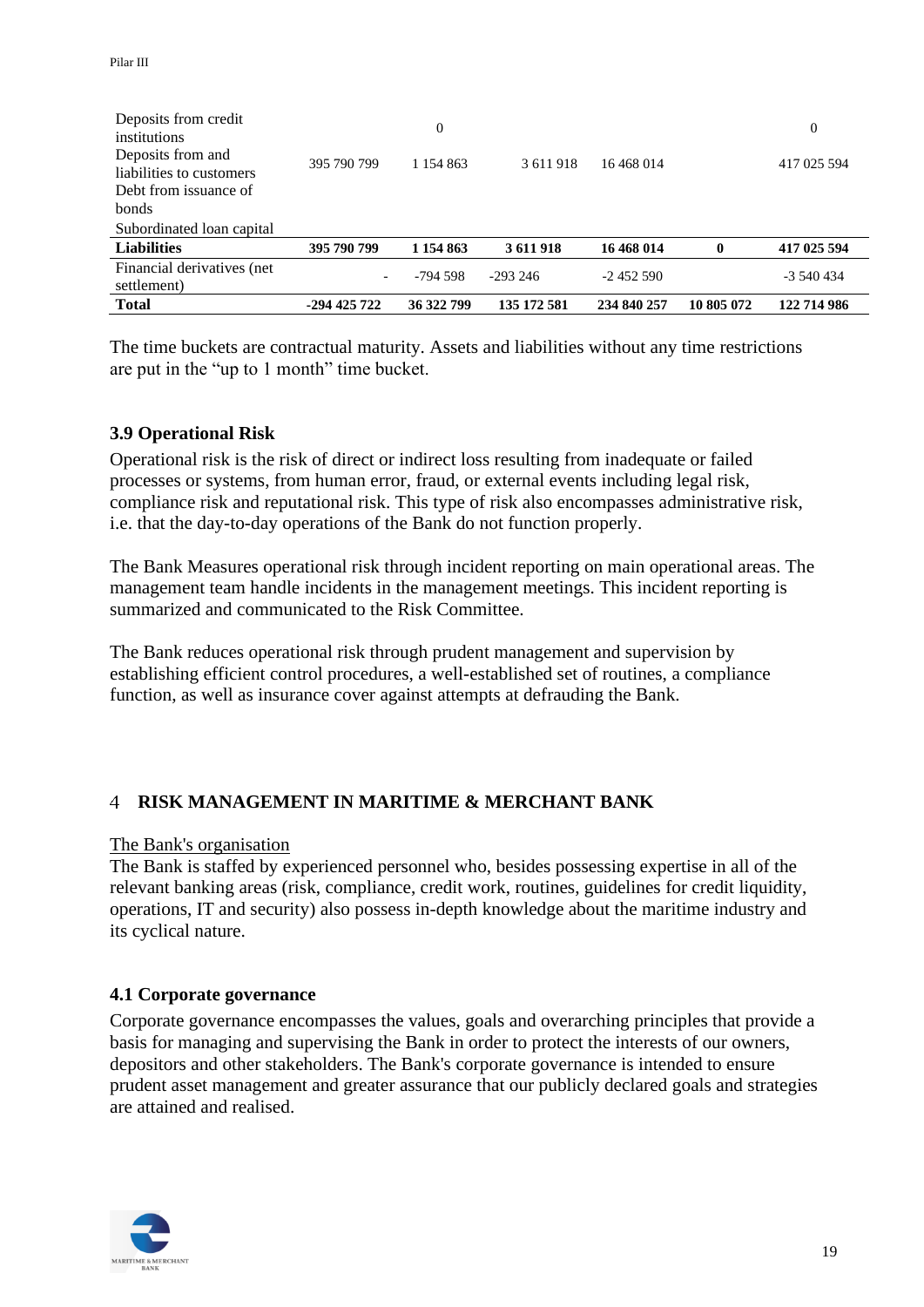Our corporate governance mainly involves:

- The establishment of general short-term and long-term goals.
- A continuous strategy process aimed at achieving the Bank's short-term and long-term goals.
- Continuous and integrated management of the risks associated with the Bank's goal attainment.
- Regular reporting on the Bank's established goals.
- Following up approved corrective measures.

Section 13-5 of the Norwegian Financial Institutions Act defines the principle of proportionality, which clarifies that management and control arrangements, as well as guidelines and routines, must be proportionate to the risk associated with, and scope of, an institution's business. Furthermore, chapter X of the Regulation on capital requirements and national adjustment of CRR/CRD IV (CRR/CRD IV Regulation) says that undertakings must adjust their risk management and internal control according to the nature, scope and complexity of the undertaking's business. The principle of proportionality has been incorporated into Acts and Regulations in order to clarify that what is good and adequate risk management and internal control can vary. The principle allows for less comprehensive requirements for the process of risk management and internal control in small banks than in large banks.

### <span id="page-19-0"></span>**4.1.1 Management principles**

The Bank has the following hierarchy of governance documents:

- Governing Policies form the top level of the internal control system. These are adopted by the Board. Describes the relationship between the various governing bodies in the Bank and verify the Bank's control environment, culture, values, ethical basis and different governance processes.
- Function Policies specify the frameworks and principles that are to be observed in the various functions and processes. These apply to the entire bank and indicate what to do and what to approve where.
- Work processes and procedures. Describes more in detail how the principles stated in different policies are to be performed. These are process-oriented and provide a documentation of the processes through different activities and roles. These are important tools for implementing policies and help ensure compliance and follow-up of these.
- Key controls are the most significant control activities in terms of reducing risk to a level consistent with the Bank's risk tolerance in the various areas. The key controls are identified and are part of the various procedures and procedures. In addition, there will be a set of key controls at the bank level (management level).

# <span id="page-19-1"></span>**4.1.2 Risk limits - risk appetite**

The Bank's risk limits and goals are set out by the Board in various documents:

- Limits for the commercial targets in relation to returns, growth, financial strength, capital, etc.
- Limits and goals for liquidity with specified limits (targets) for various management parameters in the areas of LCR, NSFR and liquidity buffers.
- Limits and targets for credit with the distribution of loans to different industries (maximum exposure within different industries), quality of credit customers (PD – number of customers within the various risk classes, risk-weighted return, expected losses).

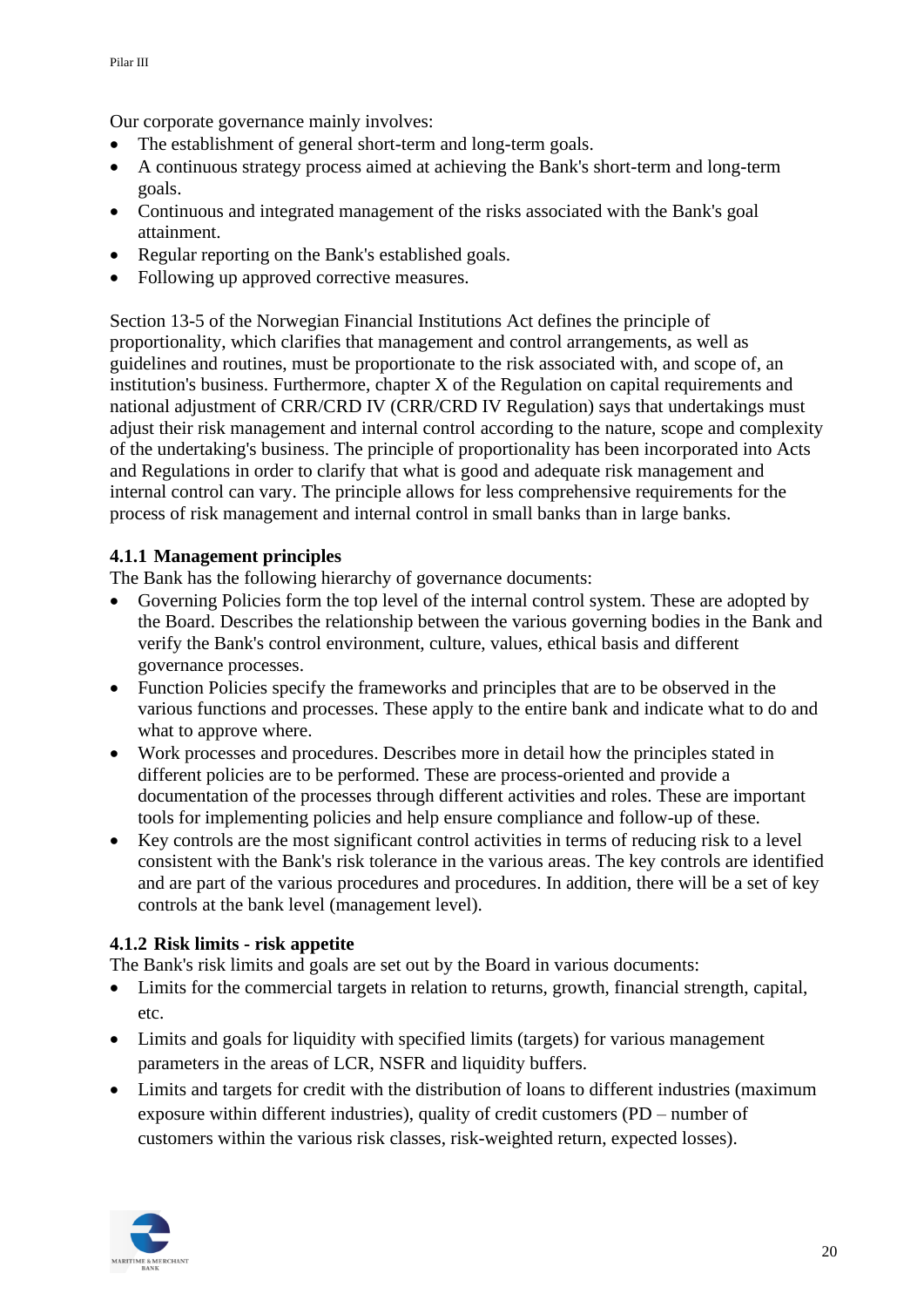## <span id="page-20-0"></span>**4.1.3 Governing policies**

Documents that apply to the entire business and all underlying governing documents. Documents that describe the core values, culture and management system of the business. The key documents are: Core Values, Code of Conduct, and Management, Governance and Control Policy. The documents are approved by the Board. The documents describe the Bank's culture and the relationship between the Bank's departments, Board and Executive Management team.

The Bank has prepared the following management policies, which must be approved by the Board:

- Code of Conduct (Ethical Guidelines)
- Risk Policy
- ESG Guidelines
- GDPR Policy
- Risk Limits Policy
- Operational Risk Policy
- Market Risk Policy
- Information Security Policy
- Remuneration Policy
- Policy and Procedures on Anti-Money Laundering ("AML") and Combatting the Financing of Terrorism ("CFT")
- Recovery Plan

#### <span id="page-20-1"></span>**4.1.4 Function policies**

- The Bank has prepared the following function policies:
- Credit
- ICT Disaster plan
- ICT Risk and Vulnerability Analysis
- Liquidity, including ILAAP (contingency cf. Recovery Plan)

These documents must also be approved by the Board.

#### <span id="page-20-2"></span>**4.1.5 Work processes and procedures**

Process descriptions describe and document operation and responsibility in detail based on corporate structure, allocation of tasks and responsibilities, choice of products and services, and instructions and procedures.

These processes will be used together with the procedures as guidelines for the performance of the tasks. In the same way as for procedures, process descriptions will be subject to periodic internal control and revision.

#### <span id="page-20-3"></span>**4.1.6 Key controls**

The need for key controls is identified via risk assessments for processes and on a sub-process level. High risks require measures or key controls whose implementation in practice must be documented and monitored. Key controls must be documented in control matrices and include risk, control activity, executer, frequency and documentation requirements upon implementation.

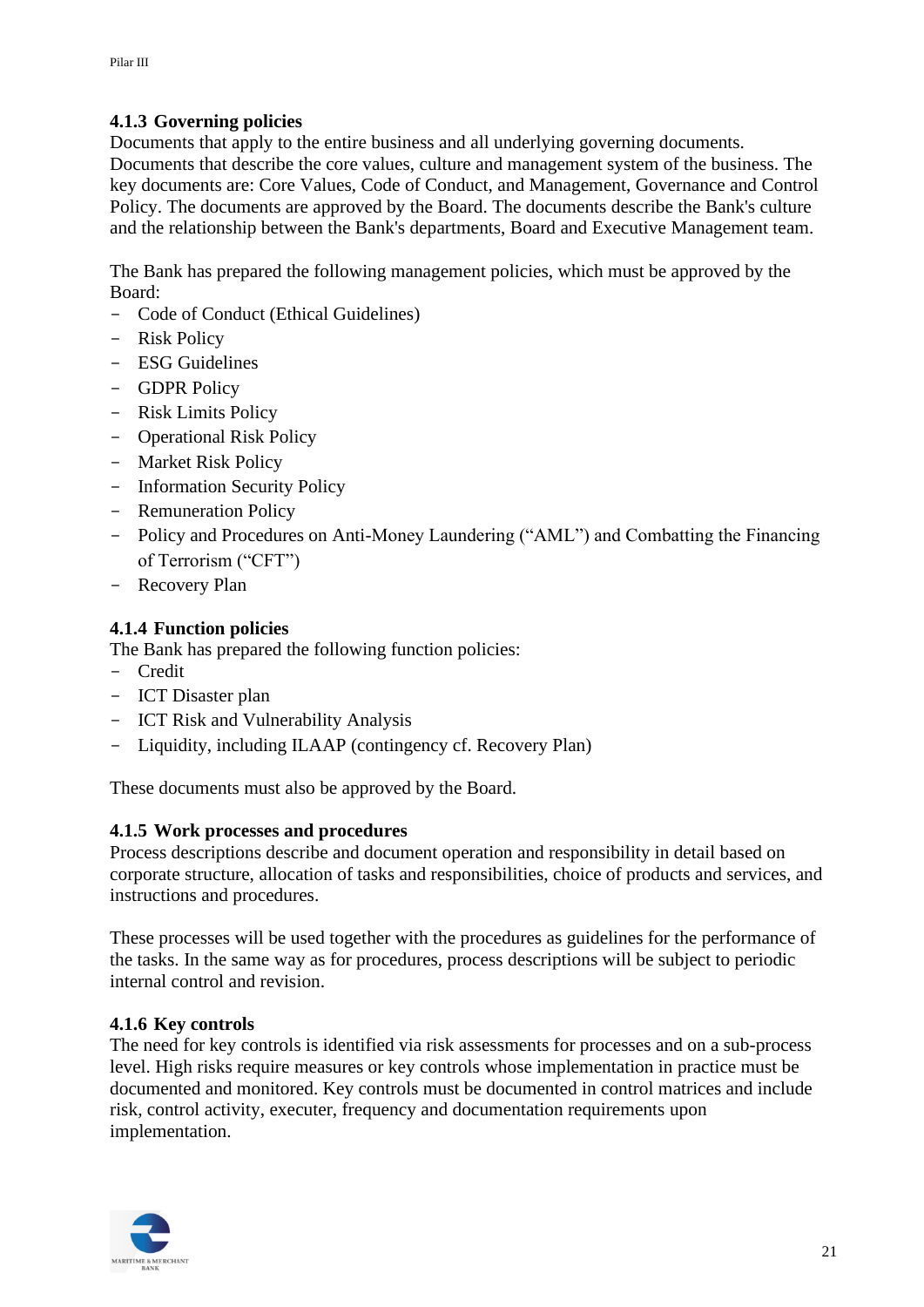# <span id="page-21-0"></span>**ATTACHMENTS**

# <span id="page-21-1"></span>**Standard form for disclosure of Common Equity capital**

|                | $\mu$ <i>we gian</i> and <b><i>we reflect the monder</i></b>                                                                                     |                                                        |                                                              |                                                  |
|----------------|--------------------------------------------------------------------------------------------------------------------------------------------------|--------------------------------------------------------|--------------------------------------------------------------|--------------------------------------------------|
|                | Ren kjernekapital: Instrumenter og opptjent kapital                                                                                              | (A)<br>Beløp på<br>datoen for<br>offentlig-<br>gjøring | (B)<br>Referanser til<br>artikler i<br>forordningen<br>(CRR) | (C)<br>Beløp omfattet<br>av overgangs-<br>regler |
| $\mathbf{1}$   | Kapitalinstrumenter og tilhørende overkursfond                                                                                                   | 1 017 628                                              | 26 (1), 27, 28<br>$\log 29$                                  |                                                  |
|                | herav: instrumenttype 1                                                                                                                          |                                                        |                                                              |                                                  |
|                | herav: instrumenttype 2                                                                                                                          |                                                        |                                                              |                                                  |
|                | herav: instrumenttype 3                                                                                                                          |                                                        |                                                              |                                                  |
| $\overline{c}$ | Opptjent egenkapital i form av tidligere års<br>tilbakeholdte resultater                                                                         |                                                        | 26(1)(c)                                                     |                                                  |
| 3              | Akkumulerte andre inntekter og kostnader og andre<br>fond o.l.                                                                                   |                                                        | $26(1)(d)$ og<br>(e)                                         |                                                  |
| 3a             | Avsetning for generell bankrisiko                                                                                                                |                                                        | 26(1)(f)                                                     |                                                  |
| $\overline{4}$ | Rene kjernekapitalinstrumenter omfattet av<br>overgangsbestemmelser                                                                              |                                                        |                                                              |                                                  |
|                | Statlige innskudd av ren kjernekapital omfattet av<br>overgangsbestemmelser                                                                      |                                                        |                                                              |                                                  |
| 5              | Minoritetsinteresser                                                                                                                             |                                                        | 84                                                           |                                                  |
| 5a             | Revidert delårsoverskudd fratrukket påregnelig skatt<br>mv. og utbytte                                                                           |                                                        | 26(2)                                                        |                                                  |
| 6              | Ren kjernekapital før regulatoriske justeringer                                                                                                  | 1 017 628                                              | Sum rad 1<br>t.o.m. 5a                                       |                                                  |
|                | Ren kjernekapital: Regulatoriske justeringer                                                                                                     |                                                        |                                                              |                                                  |
| $\tau$         | Verdijusteringer som følge av kravene om forsvarlig<br>verdsettelse (negativt beløp)                                                             | $-1196$                                                | 34 og 105                                                    |                                                  |
| $\,8\,$        | Immaterielle eiendeler redusert med utsatt skatt<br>(negativt beløp)                                                                             | $-2730$                                                | $36(1)(b)$ og<br>37                                          |                                                  |
| 9              | Tomt felt i EØS                                                                                                                                  |                                                        |                                                              |                                                  |
| 10             | Utsatt skattefordel som ikke skyldes midlertidige<br>forskjeller redusert med utsatt skatt som kan<br>motregnes (negativt beløp)                 |                                                        | 36 (1) (c) og<br>38                                          |                                                  |
| 11             | Verdiendringer på sikringsinstrumenter ved<br>kontantstrømsikring                                                                                |                                                        | 33(1)(a)                                                     |                                                  |
| 12             | Positive verdier av justert forventet tap etter<br>kapitalkravsforskriften § 15-7 (tas inn som negativt<br>beløp)                                |                                                        | 36 (1) (d), 40<br>og 159                                     |                                                  |
| 13             | Økning i egenkapitalen knyttet til fremtidig inntekt<br>grunnet verdipapiriserte eiendeler (negativt beløp)                                      |                                                        | 32(1)                                                        |                                                  |
| 14             | Gevinster eller tap på gjeld målt til virkelig verdi<br>som skyldes endringer i egen kredittverdighet                                            |                                                        | $33(1)(b)$ og<br>(c)                                         |                                                  |
| 15             | Overfinansiering av pensjonsforpliktelser (negativt<br>beløp)                                                                                    |                                                        | 36 (1) (e) og<br>41                                          |                                                  |
| 16             | Direkte, indirekte og syntetiske beholdninger av egne<br>rene kjernekapitalinstrumenter (negativt beløp)                                         |                                                        | $36(1)$ (f) og<br>42                                         |                                                  |
| 17             | Beholdning av ren kjernekapital i annet selskap i<br>finansiell sektor som har en gjensidig investering av<br>ansvarlig kapital (negativt beløp) |                                                        | $36(1)(g)$ og<br>44                                          |                                                  |
| 18             | Direkte, indirekte og syntetiske beholdninger av ren<br>kjernekapital i andre selskaper i finansiell sektor der                                  |                                                        | $36(1)$ (h), 43,<br>45, 46, 49 (2),                          |                                                  |

#### *(in Norwegian and - NOK Thousand)*

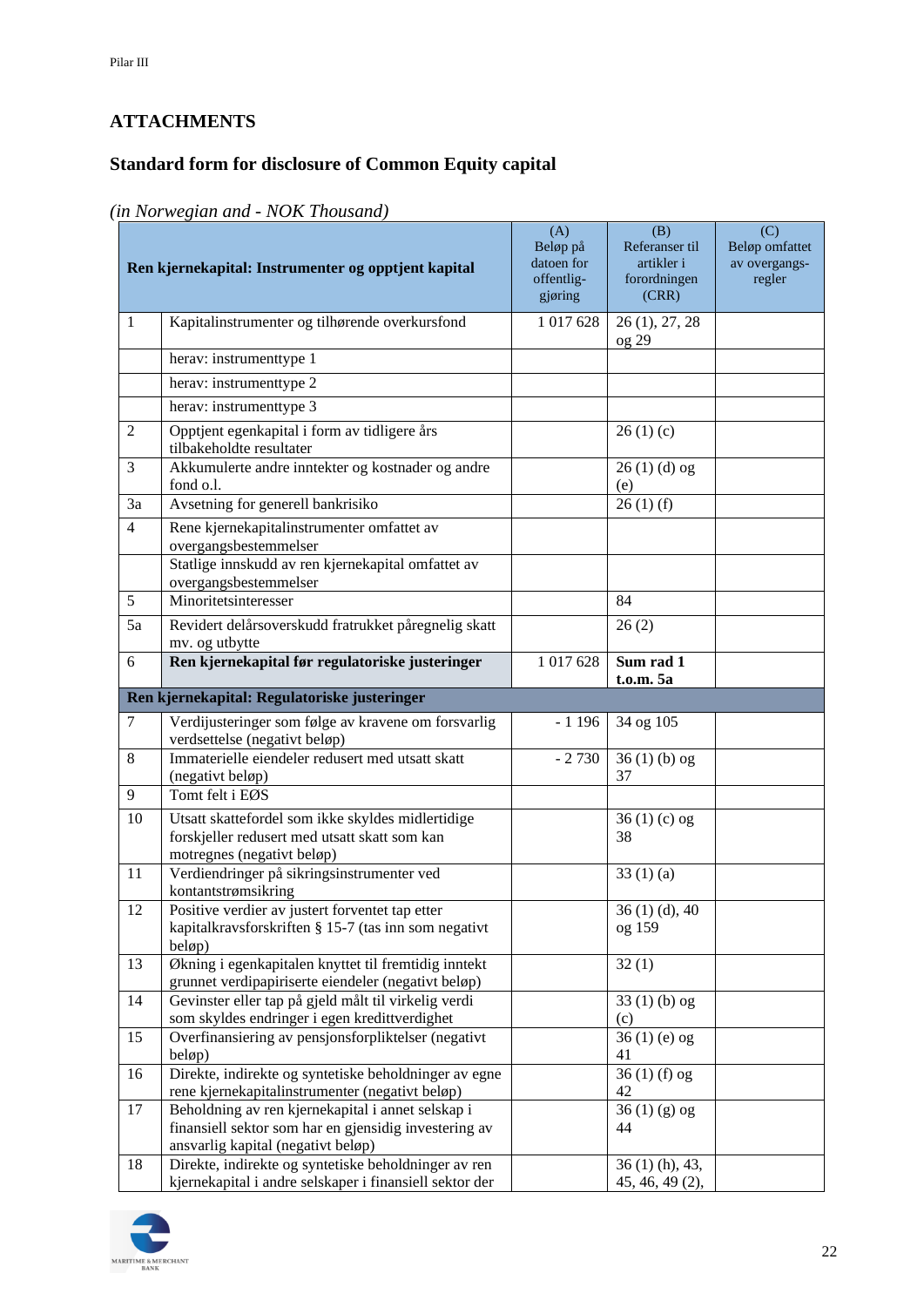|                 | Ren kjernekapital: Instrumenter og opptjent kapital                                                                                                                    | (A)<br>Beløp på<br>datoen for<br>offentlig-<br>gjøring | (B)<br>Referanser til<br>artikler i<br>forordningen<br>(CRR) | (C)<br>Beløp omfattet<br>av overgangs-<br>regler |
|-----------------|------------------------------------------------------------------------------------------------------------------------------------------------------------------------|--------------------------------------------------------|--------------------------------------------------------------|--------------------------------------------------|
|                 | institusjonen ikke har en vesentlig investering. Beløp<br>som overstiger grensen på 10 %, regnet etter fradrag<br>som er tillatt for korte posisjoner (negativt beløp) |                                                        | 79, 469 (1)<br>$(a)$ , 472 $(10)$<br>og 478 (1)              |                                                  |
| 19              | Direkte, indirekte og syntetiske beholdninger av ren<br>kjernekapital i andre selskaper i finansiell sektor der                                                        |                                                        | 36 (1) (i), 43,<br>45, 47, 48(1)                             |                                                  |
|                 | institusjonen har vesentlige investeringer som samlet                                                                                                                  |                                                        | $(b)$ , 49 $(1)$ til                                         |                                                  |
|                 | overstiger grensen på 10 %. Beløp regnet etter<br>fradrag som er tillatt for korte posisjoner (negativt<br>beløp)                                                      |                                                        | $(3)$ og 79                                                  |                                                  |
| 20              | Tomt felt i EØS                                                                                                                                                        |                                                        |                                                              |                                                  |
| 20a             | Poster som alternativt kan få 1250 % risikovekt<br>(negativt beløp),                                                                                                   |                                                        | 36(1)(k)                                                     |                                                  |
| 20 <sub>b</sub> | herav: kvalifiserte eiendeler i selskap utenfor<br>finansiell sektor (negativt beløp)                                                                                  |                                                        | 36(1)(k)(i)<br>og 89 til 91                                  |                                                  |
| 20c             | herav: verdipapiriseringsposisjoner (negativt beløp)                                                                                                                   |                                                        | $36(1)$ (k) (ii),<br>$243(1)$ (b),                           |                                                  |
|                 |                                                                                                                                                                        |                                                        | $244(1)$ (b) og<br>258                                       |                                                  |
| 20d             | herav: motpartsrisiko for transaksjoner som ikke er<br>avsluttet (negativt beløp)                                                                                      |                                                        | $36(1)$ (k) (iii)<br>og 379 (3)                              |                                                  |
| 21              | Utsatt skattefordel som skyldes midlertidige                                                                                                                           |                                                        | $36(1)(c)$ , 38                                              |                                                  |
|                 | forskjeller og som overstiger unntaksgrensen på<br>10 %, redusert med utsatt skatt som kan motregnes                                                                   |                                                        | og 48 (1) (a)                                                |                                                  |
|                 | (negativt beløp)                                                                                                                                                       |                                                        |                                                              |                                                  |
| 22              | Beløp som overstiger unntaksgrensen på 17,65 %<br>(negativt beløp)                                                                                                     |                                                        | 48(1)                                                        |                                                  |
| 23              | herav: direkte, indirekte og syntetiske beholdninger<br>av ren kjernekapital i andre selskaper i finansiell                                                            |                                                        | $36(1)(i)$ og<br>48 $(1)$ $(b)$                              |                                                  |
|                 | sektor der institusjonen har en vesentlig investering                                                                                                                  |                                                        |                                                              |                                                  |
| 24              | (negativt beløp)<br>Tomt felt i EØS                                                                                                                                    |                                                        |                                                              |                                                  |
| 25              | herav: utsatt skattefordel som skyldes midlertidige                                                                                                                    |                                                        | $36(1)(c)$ , 38                                              |                                                  |
| 25a             | forskjeller (negativt beløp)                                                                                                                                           |                                                        | og 48 (1) (a)<br>36(1)(a)                                    |                                                  |
|                 | Akkumulert underskudd i inneværende regnskapsår<br>(negativt beløp)                                                                                                    |                                                        |                                                              |                                                  |
| 25 <sub>b</sub> | Påregnelig skatt relatert til rene kjernekapitalposter<br>(negativt beløp)                                                                                             |                                                        | 36(1)(1)                                                     |                                                  |
| 26              | Justeringer i ren kjernekapital som følge av<br>overgangsbestemmelser                                                                                                  |                                                        | Sum 26a og<br>26 <sub>b</sub>                                |                                                  |
| 26a             | Overgangsbestemmelser for regulatoriske filtre<br>relaterte til urealiserte gevinster og tap                                                                           |                                                        |                                                              |                                                  |
|                 | herav: filter for urealisert tap 1                                                                                                                                     |                                                        |                                                              |                                                  |
|                 | herav: filter for urealisert tap 2                                                                                                                                     |                                                        |                                                              |                                                  |
|                 | herav: filter for urealisert gevinst 1 (negativt beløp)                                                                                                                |                                                        | 468                                                          |                                                  |
|                 | herav: filter for urealisert gevinst 2 (negativt beløp)                                                                                                                |                                                        | 468                                                          |                                                  |
| 26 <sub>b</sub> | Beløp som skal trekkes fra eller legges til ren                                                                                                                        |                                                        |                                                              |                                                  |
|                 | kjernekapital som følge av overgangsbestemmelser<br>for andre filtre og fradrag                                                                                        |                                                        |                                                              |                                                  |
|                 | $herav: \ldots$                                                                                                                                                        |                                                        |                                                              |                                                  |

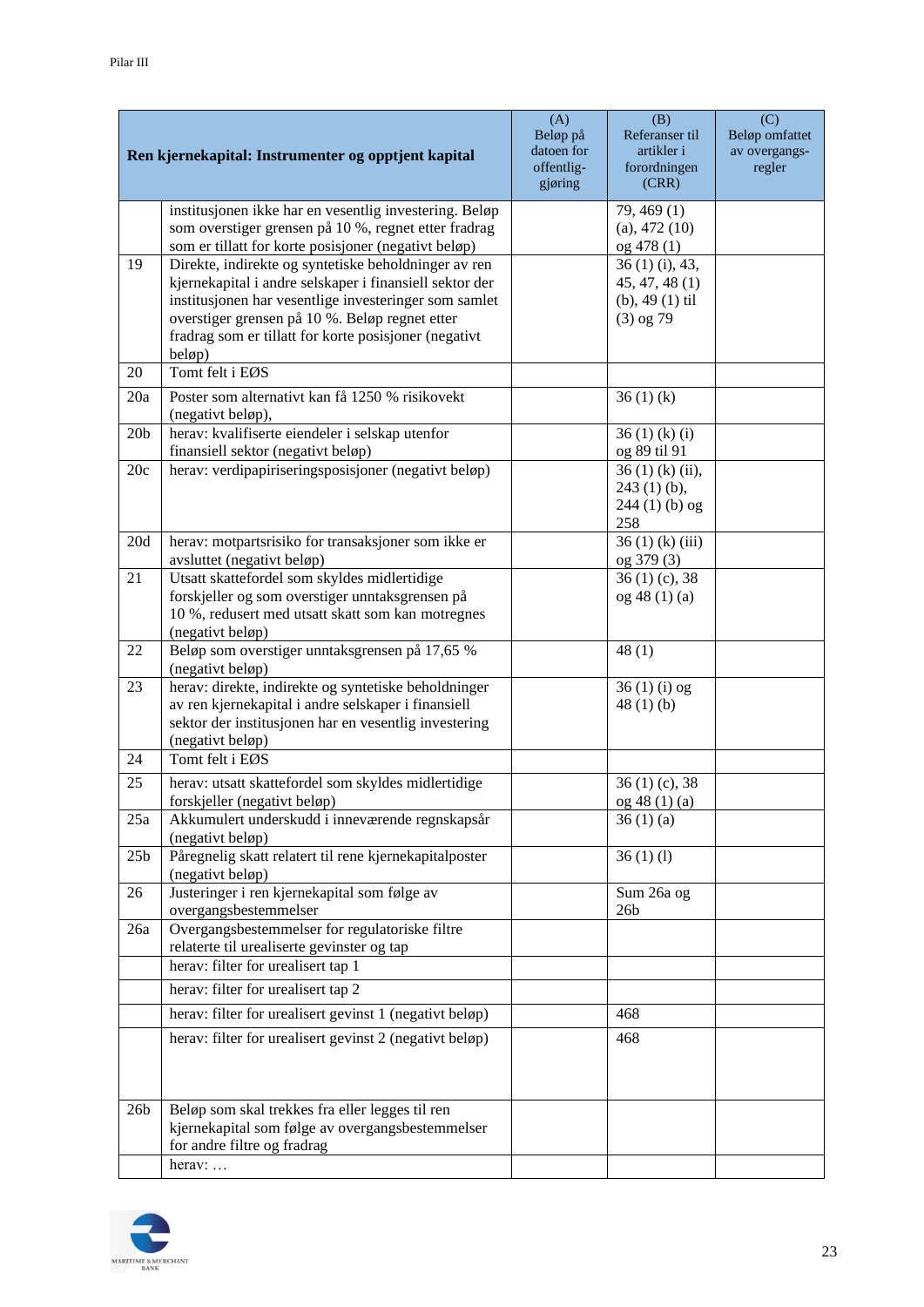|     | Ren kjernekapital: Instrumenter og opptjent kapital                                                                                                                                                                                                                                                | (A)<br>Beløp på<br>datoen for<br>offentlig-<br>gjøring | (B)<br>Referanser til<br>artikler i<br>forordningen<br>(CRR)                      | (C)<br>Beløp omfattet<br>av overgangs-<br>regler |
|-----|----------------------------------------------------------------------------------------------------------------------------------------------------------------------------------------------------------------------------------------------------------------------------------------------------|--------------------------------------------------------|-----------------------------------------------------------------------------------|--------------------------------------------------|
| 27  | Overskytende fradrag i annen godkjent kjernekapital<br>(negativt beløp)                                                                                                                                                                                                                            |                                                        | 36(1)(j)                                                                          |                                                  |
| 28  | Sum regulatoriske justeringer i ren kjernekapital                                                                                                                                                                                                                                                  | 3 9 2 6                                                | Sum rad 7<br>t.o.m. 20a,<br>21, 22, 25a,<br>25b, 26 og 27                         |                                                  |
| 29  | Ren kjernekapital                                                                                                                                                                                                                                                                                  | 1 013 702                                              | Rad 6 pluss<br>rad 28 hvis<br>beløpet i rad<br>28 er<br>negativt,<br>ellers minus |                                                  |
|     | Annen godkjent kjernekapital: Instrumenter                                                                                                                                                                                                                                                         |                                                        |                                                                                   |                                                  |
| 30  | Kapitalinstrumenter og tilhørende overkursfond                                                                                                                                                                                                                                                     |                                                        | 51 og 52                                                                          |                                                  |
| 31  | herav: klassifisert som egenkapital etter gjeldende<br>regnskapsstandard                                                                                                                                                                                                                           |                                                        |                                                                                   |                                                  |
| 32  | herav: klassifisert som gjeld etter gjeldende<br>regnskapsstandard                                                                                                                                                                                                                                 |                                                        |                                                                                   |                                                  |
| 33  | Fondsobligasjonskapital omfattet av<br>overgangsbestemmelser                                                                                                                                                                                                                                       |                                                        | $486(3)$ og $(5)$                                                                 |                                                  |
|     | Statlige innskudd av fondsobligasjonskapital omfattet<br>av overgangsbestemmelser                                                                                                                                                                                                                  |                                                        |                                                                                   |                                                  |
| 34  | Fondsobligasjonskapital utstedt av datterselskaper til<br>tredjeparter som kan medregnes i annen godkjent<br>kjernekapital                                                                                                                                                                         |                                                        | 85 og 86                                                                          |                                                  |
| 35  | herav: instrumenter omfattet av<br>overgangsbestemmelser                                                                                                                                                                                                                                           |                                                        |                                                                                   |                                                  |
| 36  | Annen godkjent kjernekapital før regulatoriske<br>justeringer                                                                                                                                                                                                                                      |                                                        | Sum rad 30,<br>33 og 34                                                           |                                                  |
|     | Annen godkjent kjernekapital: Regulatoriske justeringer                                                                                                                                                                                                                                            |                                                        |                                                                                   |                                                  |
| 37  | Direkte, indirekte og syntetiske beholdninger av egen<br>fondsobligasjonskapital (negativt beløp)                                                                                                                                                                                                  |                                                        | 52 (1) (b), 56<br>$(a)$ og 57                                                     |                                                  |
| 38  | Beholdning av annen godkjent kjernekapital i annet<br>selskap i finansiell sektor som har en gjensidig<br>investering av ansvarlig kapital (negativt beløp)                                                                                                                                        |                                                        | 56 (b) og 58                                                                      |                                                  |
| 39  | Direkte, indirekte og syntetiske beholdninger av<br>fondsobligasjonskapital i andre selskaper i finansiell<br>sektor der institusjonen ikke har en vesentlig<br>investering. Beløp som overstiger grensen på 10 %,<br>regnet etter fradrag som er tillatt for korte posisjoner<br>(negativt beløp) |                                                        | 56 (c), 59, 60<br>og 79                                                           |                                                  |
| 40  | Direkte, indirekte og syntetiske beholdninger av<br>fondsobligasjonskapital i andre selskaper i finansiell<br>sektor der institusjonen har en vesentlig investering.<br>Beløp regnet etter fradrag som er tillatt for korte<br>posisjoner (negativt beløp)                                         |                                                        | 56 (d), 59 og<br>79                                                               |                                                  |
| 41  | Justeringer i annen godkjent kjernekapital som følge<br>av overgangsbestemmelser                                                                                                                                                                                                                   |                                                        | Sum rad41a,<br>41b og 41c                                                         |                                                  |
| 41a | Fradrag som skal gjøres i annen godkjent<br>kjernekapital, i stedet for ren kjernekapital, som følge<br>av overgangsbestemmelser (negativt beløp)<br>herav: spesifiser de enkelte postene linje for linje                                                                                          |                                                        | 469 $(1)$ (b) og<br>472 $(10)(a)$                                                 |                                                  |

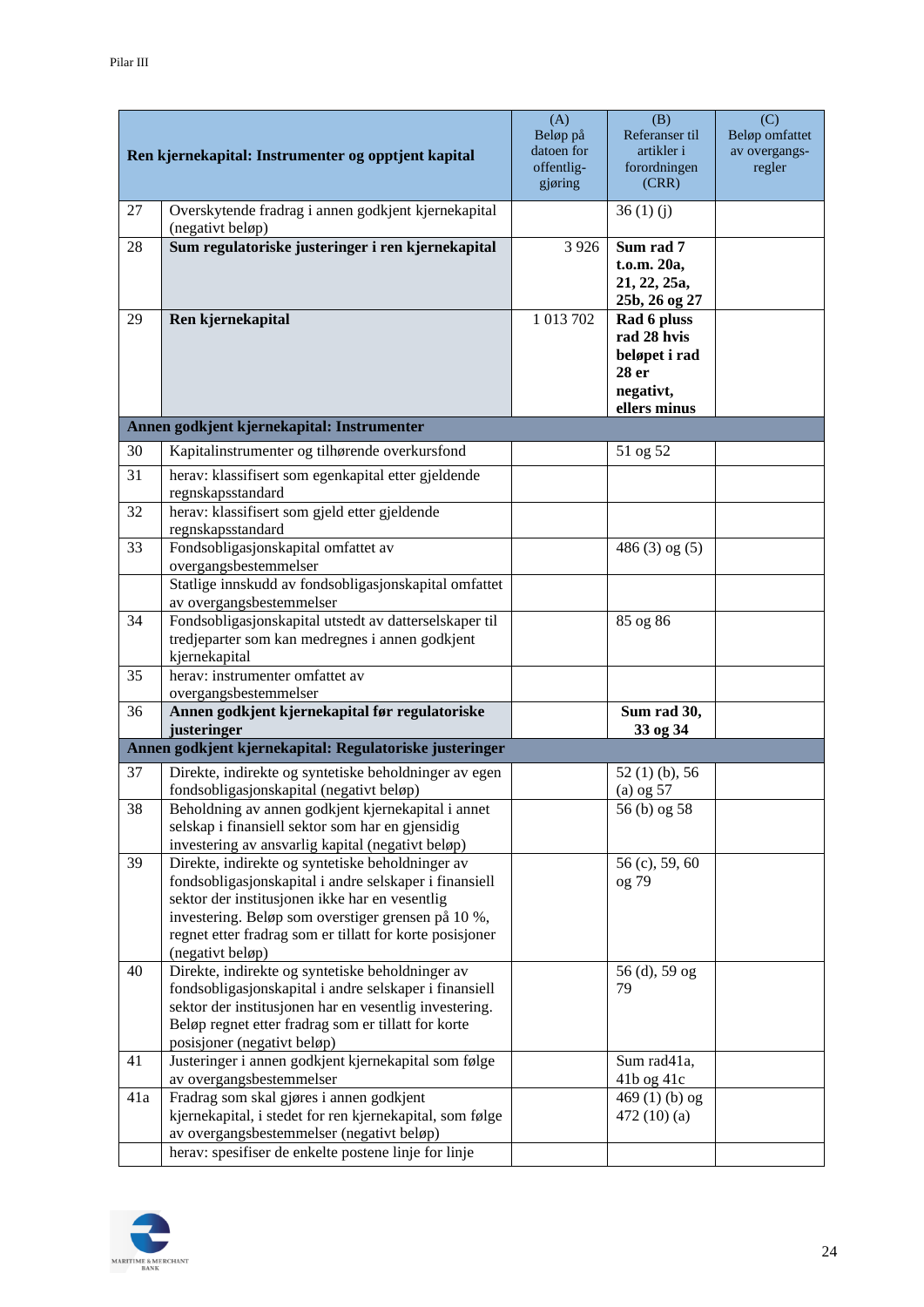|                 | Ren kjernekapital: Instrumenter og opptjent kapital                                                                                                                                                                                                                                              | (A)<br>Beløp på<br>datoen for<br>offentlig-<br>gjøring | (B)<br>Referanser til<br>artikler i<br>forordningen<br>(CRR)                    | (C)<br>Beløp omfattet<br>av overgangs-<br>regler |
|-----------------|--------------------------------------------------------------------------------------------------------------------------------------------------------------------------------------------------------------------------------------------------------------------------------------------------|--------------------------------------------------------|---------------------------------------------------------------------------------|--------------------------------------------------|
| 41 <sub>b</sub> | Fradrag som skal gjøres i annen godkjent<br>kjernekapital, i stedet for tilleggskapital, som følge<br>av overgangsbestemmelser (negativt beløp)<br>herav: spesifiser de enkelte postene linje for linje                                                                                          |                                                        |                                                                                 |                                                  |
| 41c             | Beløp som skal trekkes fra eller legges til annen<br>godkjent kjernekapital som følge av<br>overgangsbestemmelser for andre filtre og fradrag<br>herav: filter for urealisert tap                                                                                                                |                                                        |                                                                                 |                                                  |
|                 | herav: filter for urealisert gevinst (negativt beløp)                                                                                                                                                                                                                                            |                                                        |                                                                                 |                                                  |
|                 | herav: $\dots$                                                                                                                                                                                                                                                                                   |                                                        |                                                                                 |                                                  |
| 42              | Overskytende fradrag i tilleggskapital (negativt<br>beløp)                                                                                                                                                                                                                                       |                                                        | 56(e)                                                                           |                                                  |
| 43              | Sum regulatoriske justeringer i annen godkjent<br>kjernekapital                                                                                                                                                                                                                                  |                                                        | Sum rad 37<br>t.o.m. 41 og<br>rad 42                                            |                                                  |
| 44              | Annen godkjent kjernekapital                                                                                                                                                                                                                                                                     |                                                        | Rad 36 pluss<br>rad 43. Gir<br>fradrag fordi<br>beløpet i rad<br>43 er negativt |                                                  |
| 45              | Kjernekapital                                                                                                                                                                                                                                                                                    | 1 013 702                                              | Sum rad $29$<br>og rad 44                                                       |                                                  |
|                 | Tilleggskapital: instrumenter og avsetninger                                                                                                                                                                                                                                                     |                                                        |                                                                                 |                                                  |
| 46              | Kapitalinstrumenter og tilhørende overkursfond                                                                                                                                                                                                                                                   |                                                        | 62 og 63                                                                        |                                                  |
| 47              | Tilleggskapital omfattet av overgangsbestemmelser                                                                                                                                                                                                                                                |                                                        | $486(4)$ og $(5)$                                                               |                                                  |
|                 | Statlige innskudd av tilleggskapital omfattet av<br>overgangsbestemmelser                                                                                                                                                                                                                        |                                                        |                                                                                 |                                                  |
| 48              | Ansvarlig lånekapital utstedt av datterselskaper til<br>tredjeparter som kan medregnes i tilleggskapitalen                                                                                                                                                                                       |                                                        | 87 og 88                                                                        |                                                  |
| 49              | herav: instrumenter omfattet av<br>overgangsbestemmelser                                                                                                                                                                                                                                         |                                                        |                                                                                 |                                                  |
| 50              | Tallverdien av negative verdier av justert forventet<br>tap                                                                                                                                                                                                                                      |                                                        | $62$ (c) og (d)                                                                 |                                                  |
| 51              | Tilleggskapital før regulatoriske justeringer                                                                                                                                                                                                                                                    |                                                        | Sum rad 46<br>t.o.m. 48 og<br>rad 50                                            |                                                  |
|                 | Tilleggskapital: Regulatoriske justeringer                                                                                                                                                                                                                                                       |                                                        |                                                                                 |                                                  |
| 52              | Direkte, indirekte og syntetiske beholdninger av egen<br>ansvarlig lånekapital (negativt beløp)                                                                                                                                                                                                  |                                                        | 63 (b) (i), 66<br>$(a)$ og 67                                                   |                                                  |
| 53              | Beholdning av tilleggskapital i annet selskap i<br>finansiell sektor som har en gjensidig investering av<br>ansvarlig kapital (negativt beløp)                                                                                                                                                   |                                                        | 66 (b) og 68                                                                    |                                                  |
| 54              | Direkte, indirekte og syntetiske beholdninger av<br>ansvarlig lånekapital i andre selskaper i finansiell<br>sektor der institusjonen ikke har en vesentlig<br>investering. Beløp som overstiger grensen på 10 %,<br>regnet etter fradrag som er tillatt for korte posisjoner<br>(negativt beløp) |                                                        | 66 (c), 69, 70<br>og 79                                                         |                                                  |
| 54a             | herav: nye beholdninger som ikke omfattes av<br>overgangsbestemmelser                                                                                                                                                                                                                            |                                                        |                                                                                 |                                                  |

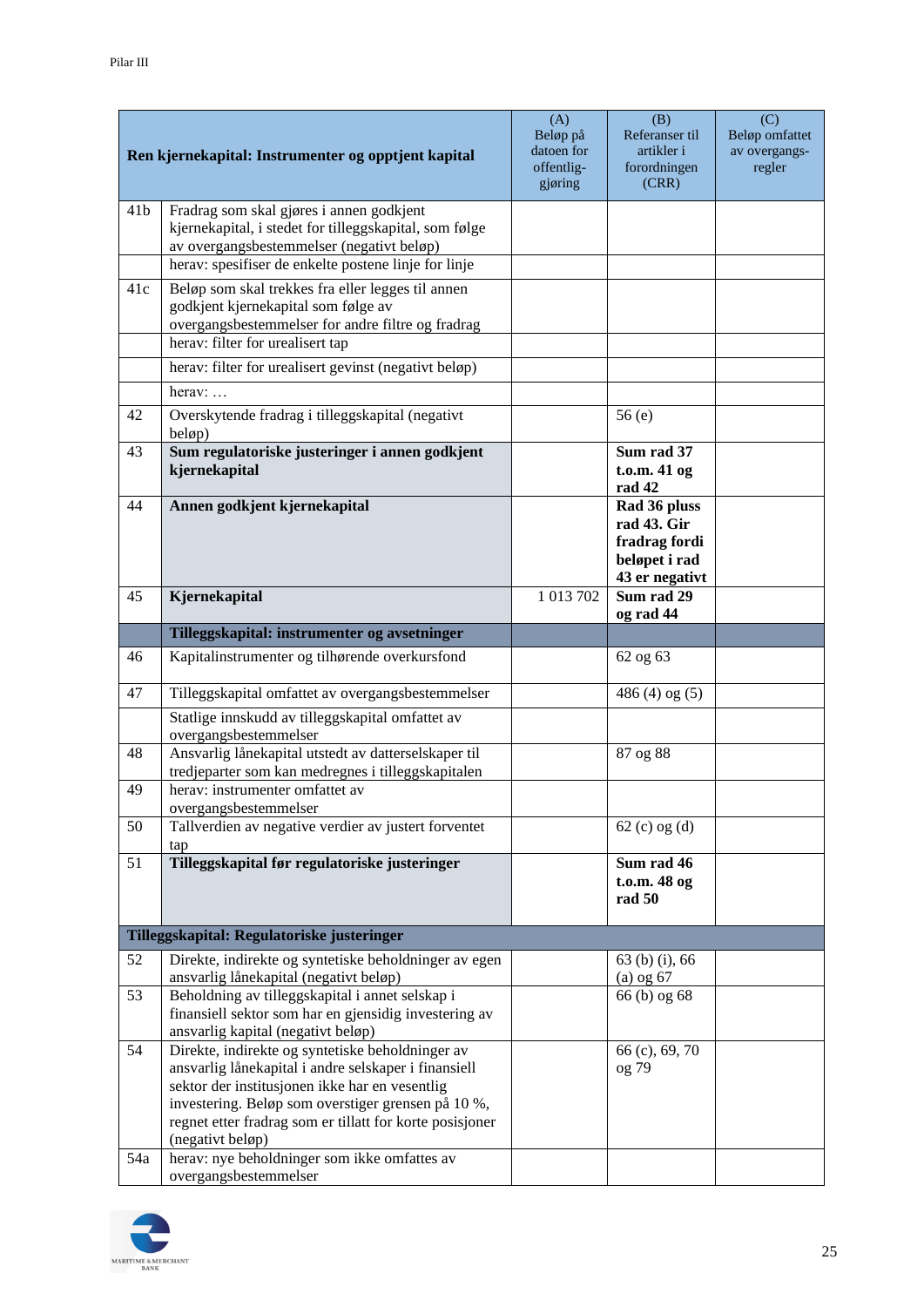|     | Ren kjernekapital: Instrumenter og opptjent kapital                                            | (A)<br>Beløp på<br>datoen for<br>offentlig-<br>gjøring | (B)<br>Referanser til<br>artikler i<br>forordningen<br>(CRR)                       | (C)<br>Beløp omfattet<br>av overgangs-<br>regler |
|-----|------------------------------------------------------------------------------------------------|--------------------------------------------------------|------------------------------------------------------------------------------------|--------------------------------------------------|
| 54b | herav: beholdninger fra før 1. januar 2013 omfattet                                            |                                                        |                                                                                    |                                                  |
| 55  | av overgangsbestemmelser<br>Direkte, indirekte og syntetiske beholdninger av                   |                                                        | 66 (d), 69 og                                                                      |                                                  |
|     | ansvarlig lånekapital i andre selskaper i finansiell                                           |                                                        | 79                                                                                 |                                                  |
|     | sektor der institusjonen har en vesentlig investering.                                         |                                                        |                                                                                    |                                                  |
|     | Beløp regnet etter fradrag som er tillatt for korte                                            |                                                        |                                                                                    |                                                  |
|     | posisjoner (negativt beløp)                                                                    |                                                        |                                                                                    |                                                  |
| 56  | Justeringer i tilleggskapital som følge av<br>overgangsbestemmelser (negativt beløp)           |                                                        | Sum rad 56a,<br>56b og 56c                                                         |                                                  |
| 56a | Fradrag som skal gjøres i tilleggskapital, i stedet for                                        |                                                        | 469 $(1)(b)$ og                                                                    |                                                  |
|     | ren kjernekapital, som følge av                                                                |                                                        | 472 $(10)(a)$                                                                      |                                                  |
|     | overgangsbestemmelser (negativt beløp)                                                         |                                                        |                                                                                    |                                                  |
|     | herav: spesifiser de enkelte postene linje for linje                                           |                                                        |                                                                                    |                                                  |
| 56b | Fradrag som skal gjøres i tilleggskapital, i stedet for                                        |                                                        |                                                                                    |                                                  |
|     | annen godkjent kjernekapital, som følge av                                                     |                                                        |                                                                                    |                                                  |
|     | overgangsbestemmelser (negativt beløp)<br>herav: spesifiser de enkelte postene linje for linje |                                                        |                                                                                    |                                                  |
|     |                                                                                                |                                                        |                                                                                    |                                                  |
| 56c | Beløp som skal trekkes fra eller legges til<br>tilleggskapitalen som følge av                  |                                                        | 468                                                                                |                                                  |
|     | overgangsbestemmelser for filtre og andre fradrag                                              |                                                        |                                                                                    |                                                  |
|     | herav: filter for urealisert tap                                                               |                                                        |                                                                                    |                                                  |
|     | herav: filter for urealisert gevinst                                                           |                                                        | 468                                                                                |                                                  |
|     | herav:                                                                                         |                                                        |                                                                                    |                                                  |
| 57  | Sum regulatoriske justeringer i tilleggskapital                                                |                                                        | Sum rad 52<br>t.o.m. 54, rad<br>55 og 56                                           |                                                  |
| 58  | Tilleggskapital                                                                                |                                                        | Rad 51 pluss<br>rad 57 hvis<br>beløpet i rad<br>57 er<br>negativt,<br>ellers minus |                                                  |
| 59  | <b>Ansvarlig kapital</b>                                                                       | 1 013 702                                              | Sum rad 45<br>og rad 58                                                            |                                                  |
| 59a | Økning i beregningsgrunnlaget som følge av<br>overgangsbestemmelser                            |                                                        | 472(10)(b)                                                                         |                                                  |
|     | herav: beløp som ikke er trukket fra ren kjernekapital                                         |                                                        | 469 $(1)$ $(b)$                                                                    |                                                  |
|     | herav: beløp som ikke er trukket fra annen godkjent<br>kjernekapital                           |                                                        |                                                                                    |                                                  |
|     | herav: beløp som ikke er trukket fra tilleggskapital                                           |                                                        |                                                                                    |                                                  |
| 60  | Beregningsgrunnlag                                                                             | 3 3 19 3 5 9                                           |                                                                                    |                                                  |
|     | Kapitaldekning og buffere                                                                      |                                                        |                                                                                    |                                                  |
| 61  | Ren kjernekapitaldekning - se tabell                                                           | 30,54 %                                                | 92(2)(a)                                                                           |                                                  |
| 62  | Kjernekapitaldekning                                                                           | 30,54 %                                                | 92(2)(b)                                                                           |                                                  |
| 63  | Kapitaldekning                                                                                 | 30,54 %                                                | 92 $(2)(c)$                                                                        |                                                  |
| 64  | Kombinert bufferkrav som prosent av                                                            | 10,10 %                                                | CRD 128,                                                                           |                                                  |
|     | beregningsgrunnlaget $(4,5\% + 0,60\% + 2\% + 3)$<br>$\%$                                      |                                                        | 129, 130, 131<br>og 133                                                            |                                                  |